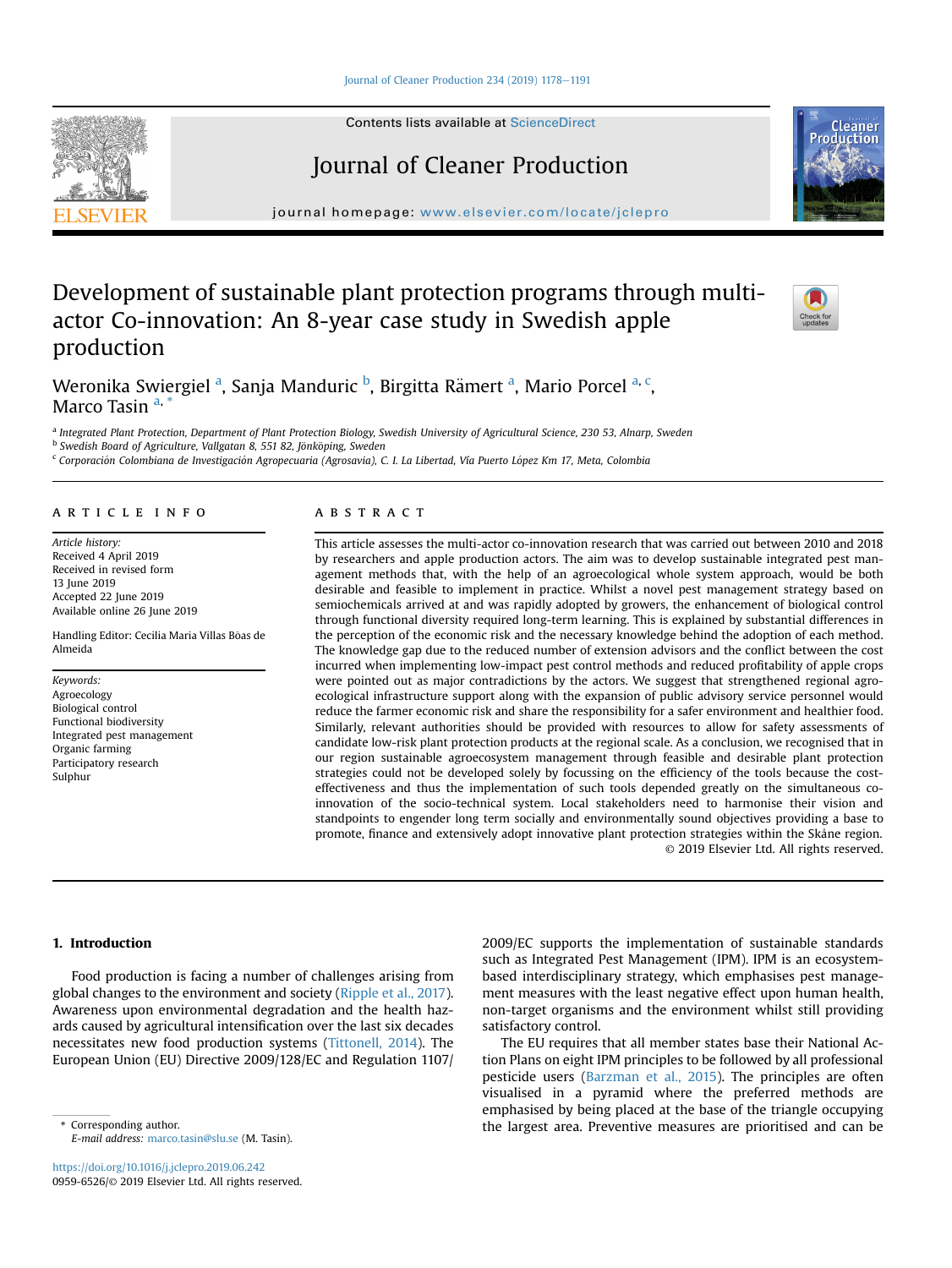considered as the creation of cropping systems less likely to experience significant economic losses due to the presence of pests. When measures such as landscape and habitat management, host plant resistance and cultural practices fail, direct control interventions are used. Direct control measures also vary in the level of negative side effects depending on their mode of action, persistence, toxicity and timing. Finally, control measures can increase in efficiency and decrease their non-target effects with the help of resistance management, monitoring (emphasis on pests and diseases), forecasting models and threshold values. The final principle states the need to learn about the effect of the selected and documented control methods by evaluating the results.

From the origins of IPM, the idea of combining biological and chemical control was proposed to overcome the emergence of resistance as well as to preserve beneficial arthropods in walnuts ([Michelbacher and Bacon, 1952\)](#page-12-0). Subsequently, concepts such as economic threshold and injury level were added ([Stern et al., 1959\)](#page-12-0). Due to the growing evidence of the negative side-effect of broadspectrum pesticides, the IPM concept moved towards a more holistic perspective, the so-called Integrated Production (IP), which included the sustainability of the entire farm ([Pechin and Dhawan,](#page-12-0) [2009\)](#page-12-0) and was promoted by the International Organisation for Biological Control [\(IOBC, 2018a\)](#page-12-0). Additional work is nonetheless necessary to shift from a reactive to a proactive pest management. To do this, a redesign of cropping system is a current necessity, although it is often left unaddressed by most IPM research programs [\(Simon et al., 2010\)](#page-12-0).

Pome fruit production is regarded as a pioneer sector for IPM in Europe [\(Freier and Boller, 2009](#page-12-0)). Pome fruit IPM has been implemented over the last 30 years and the sector has largely contributed to worldwide IPM development [\(Damos et al., 2015](#page-12-0)). Despite scientific and political efforts to advance towards the implementation of varied innovative pest control methods (with an emphasis on preventative ones), the reality of IPM is far from ideal [\(Hokkanen,](#page-12-0) [2015\)](#page-12-0) and there remains a disparity between the theoretical IPM concept and its application in reality ([IOBC, 2018b\)](#page-12-0). Until today, a lack of opportunities to foster interdisciplinary approaches of pest control is recognised. The innovative design of orchards to minimise reliance on pesticide is a current challenge. Some authors suggested new visions for the design of diversified agroecological cropping systems (i.e. relying on ecology-based processes rather than external inputs) ([Simon et al., 2011](#page-12-0)). However, such an approach requires new knowledge. There is a need to gather skills, experiences and insight from researchers and other stakeholders (e.g. growers, advisors) in different European fruit districts and contexts to account for the complexity of agro-ecosystems such as orchards and consider within-space and -time interactions ([Simon](#page-12-0) [et al., 2010](#page-12-0), [2011\)](#page-12-0).

The practical implementation of IPM involves iterative interaction between laboratory research, field experiments, and multiple stakeholders to foster co-learning and innovation. The gaps in this process were often recognised as a limitation for the development of IPM strategies by Swedish stakeholders. A strong effort is required to design new strategies bridging the gap between theoretical and applied ecology, along with a multi-actor innovation systems [\(V](#page-13-0)ä[nninen et al., 2015\)](#page-13-0).

The work of the Integrated Plant Protection (IPP) research unit at the Swedish University of Agricultural Science is in line with this school of thought. In order to increase the relevance and implementation of its IPM research in practice, the research unit engaged in multi-actor co-innovation through a series of research projects in different crops that were carried out during  $2010-2018$ . Main collaborating actors were growers, their advisors and the Swedish Board of Agriculture (Jordbruksverket). Through the analysis of two case studies with relation to Swedish apple production, we answered the following research question: to which extent the collaboration between stakeholders achieved the aim to develop IPM strategies that would be desirable and feasible to implement? Encountered problems and possible solutions, including from a wider socio-economic perspective, are discussed.

# 2. Methodology

# 2.1. Participatory methodology: establishing shared goals via stakeholder participation

All research projects were to different extent based on identified needs through stakeholder participation ([Table 1\)](#page-2-0). Several projects also applied a varying degree of participatory methodology during the project management, analysis, conclusion and communication of results. This part of the process will be described under each case study and in [Tables 1 and 2](#page-2-0). The participatory action research (PAR) approach adopted follows the pragmatic paradigm described by [Mertens \(2015\)](#page-12-0), which allows for the use of mixed methods depending on the needs of the situation and the research question. All quantitative (field and laboratory experiments) and qualitative (workshops, interviews, group meetings) methods were situated within a broader qualitative framework where problem formulation, innovative design of strategies and systems, data collection and evaluations were performed collaboratively across projects.

Within the given national background, we organised five annual full day apple workshops "Appelträffen" with approximately 50–60 participants (Table S1) each between the years 2010 and 2015. Researchers within different fields of apple research and advisors were invited to present and discuss their work together with apple growers, Swedish Board of Agriculture officials and pest management companies. During the second session of each  $\ddot{A}$ ppelträff the participants were divided into working groups according to themes suggested by them. Each group was appointed a facilitator and secretary which had received previous training. Each participant presented their problem formulation, possible research and development actions were discussed and an action plan involving the next step and relevant stakeholders was suggested and presented to the remaining groups at the end of the workshop. In these meetings growers and advisors identified tortricids, aphids and the apple sawfly as the most difficult pests to manage. Growers were also concerned about the increase in scale pest population possibly due to a decrease of natural enemies in orchards caused by a change of pesticides. Knowledge gaps were considered within these subjects, and research questions were formulated accordingly. Based on these prerequisites, we assembled participatory research proposals to request financial support from national and European funding agencies ([Table 1\)](#page-2-0).

Projects that were financed included (1) "Web-based monitoring of tortricids - a pilot project on integrated pest management", (2) "Development of pest management strategies in organic apple production in collaboration with farmers utilising complementary biological control strategies", (3) "Development of an integrated pest management strategy for the control of insect pests of apple orchards in collaboration with growers, advisors, pheromone producers and researchers", (4) "Study of the control exerted by natural enemies over aphids and scales in apple orchards and the management factors affecting the natural regulation of pests they provide", (5) "Enhancement of pest management resiliency in apple orchards through a synergy between semiochemicals and conservation biological control", (6) "Eco-orchard: Innovative design and management to boost functional biodiversity of organic orchards" and (7) "Eco-Fruit: Managing ecosystem services for fruit production in different European climates". Projects were supported by the Swedish Farmers' Foundation for Agricultural Research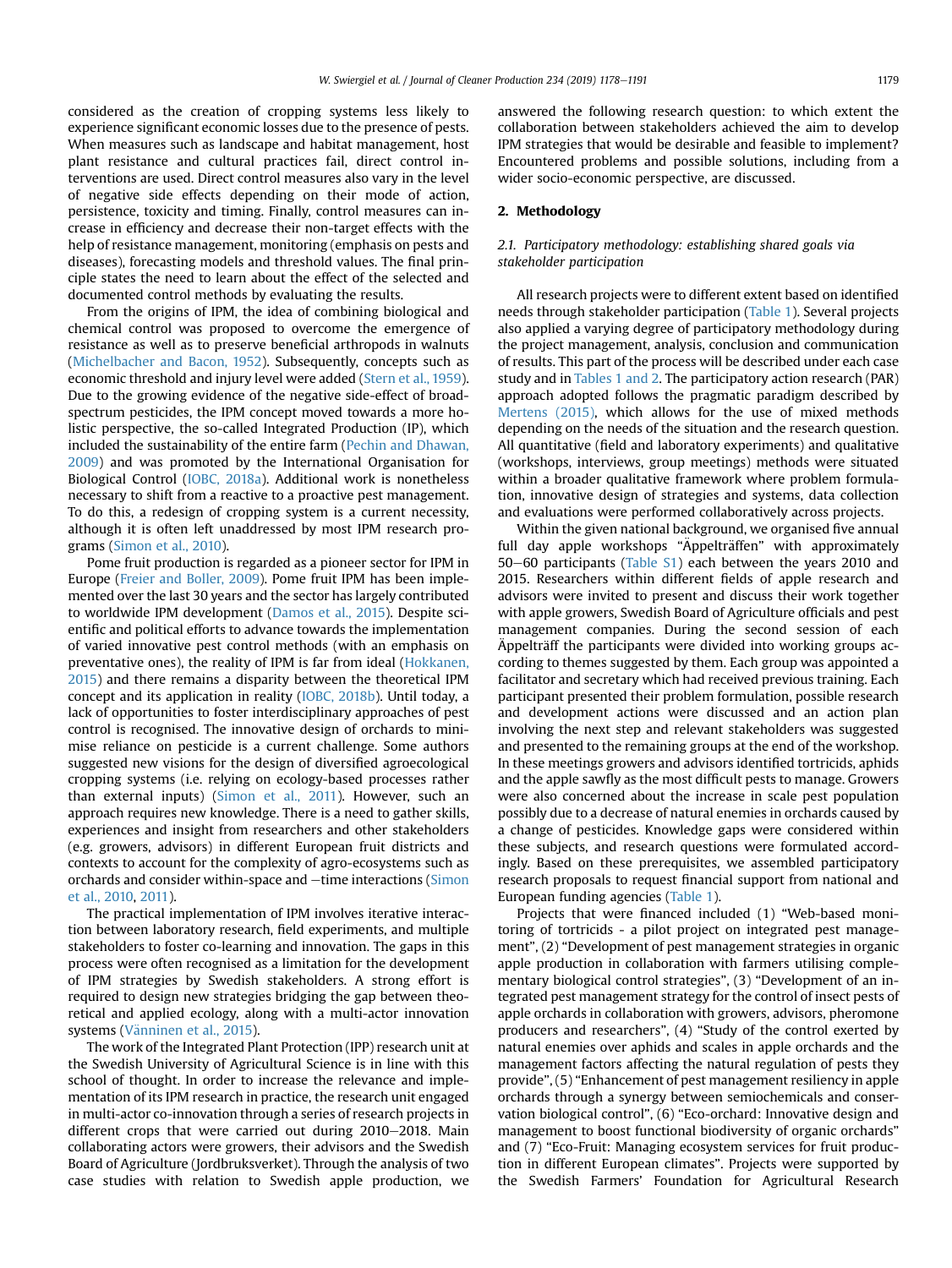## <span id="page-2-0"></span>Table 1

Description of the single case studies used in the apple case study analysis.

| Subcase<br>study $($ # $)$ | Initial objective                                                                                                                                                 | Requested Activities Involved<br>from<br>farmers | and<br>methods <sup>a</sup>           | stakeholdersb        | Results and implementation                                                                                                                                                                                                                                                                                                                                                                                                                                                                                                                                                                                                                                                                                                   | Communication Dataset |                                                                                        |
|----------------------------|-------------------------------------------------------------------------------------------------------------------------------------------------------------------|--------------------------------------------------|---------------------------------------|----------------------|------------------------------------------------------------------------------------------------------------------------------------------------------------------------------------------------------------------------------------------------------------------------------------------------------------------------------------------------------------------------------------------------------------------------------------------------------------------------------------------------------------------------------------------------------------------------------------------------------------------------------------------------------------------------------------------------------------------------------|-----------------------|----------------------------------------------------------------------------------------|
| WebForm<br>(1)             | To create a new web-based<br>forecasting system for the apple<br>tortricid complex                                                                                | Yes                                              | NR                                    | R, G, GO, C          | A forecasting model was developed and<br>implemented on a web-platform. The<br>knowledge was introduced into the<br>Agricultural board's booklet on IPM in apple.                                                                                                                                                                                                                                                                                                                                                                                                                                                                                                                                                            | PP<br>PA<br>EP        | Sjöberg et al.<br>(2015a)                                                              |
|                            | OrgFarm (2) To development pest management Yes<br>strategies in organic production in<br>collaboration with farmers utilising<br>complementary biological control |                                                  | NR<br>PAR<br><b>FFS</b>               | R, G, GO, A          | A monitoring system for apple sawfly was<br>set-up for Swedish conditions and validated PA<br>with growers. The optimization of<br>application time for Q. amara was<br>established. On-farm application of<br>entomopathogenic fungi against the apple<br>sawfly was shown not to be satisfactory<br>under current orchard practices.<br>Agroecological crop protection strategies<br>were designed and knowledge gaps were<br>identified for FFS and further scientific<br>studies. Organic growers joined the crop<br>protection lobbying group. Growers began<br>to increase flower cover and monitoring in<br>their orchards. The knowledge was<br>introduced into the Agricultural board's<br>booklet on IPM in apple, | PP<br>EP              | (Sjöberg et al.,<br>2015b; Swiergiel,<br>2015; Swiergiel<br>et al., 2016)              |
| MMD-AFM<br>(3)             | To develop a new multipurpose<br>mating disruption for the apple<br>tortricids and a kairomone blend to<br>monitor the AFM                                        | Yes                                              | NR<br><b>PAR</b>                      | R, G, A, C, B,<br>GO | A new MMD formulation was developed for PP<br>Northern European tortricids and registered PA<br>in EU. A new kairomone trap was developed P<br>and made available on the market. The<br>knowledge was introduced into the<br>Agricultural board's booklet on IPM in apple,                                                                                                                                                                                                                                                                                                                                                                                                                                                   | EP                    | (Knudsen and<br>Tasin, 2015;<br>Porcel et al.,<br>2015)                                |
| Bioman $(4)$               | To study the control by natural<br>enemies over aphids and scales and<br>the management factors affecting<br>their biological control                             | Yes                                              | <b>NR</b>                             | R, G                 | Key natural enemies for aphids and scales<br>biological control were identified. Their<br>seasonal variation and the impact of flower EP<br>cover, sulphur sprays and soil tillage on the<br>natural enemies was investigated. The<br>knowledge was introduced into the<br>Agricultural board's booklet on IPM in apple,                                                                                                                                                                                                                                                                                                                                                                                                     | PP<br>PA              | Porcel et al.<br>(2018)                                                                |
| Synbio $(5)$               | To enhance pest resilience in<br>orchards through a synergy between<br>semiochemicals and conservation<br>biological control                                      | No                                               | NR<br><b>PAR</b>                      | R, G, A              | New kairomone blend to monitor tortricid PP<br>pests were developed. New seed blends of PA<br>local flower strip species were optimised for EP<br>Swedish orchards. Flower strips were<br>implemented and evaluated on commercial<br>farms. A new biodegradable attractant for<br>lacewings was set-up.                                                                                                                                                                                                                                                                                                                                                                                                                      |                       | (Giacomuzzi<br>et al., 2016;<br>Knight et al.,<br>2019; Pålsson<br>et al., 2019)       |
| (6)                        | EcoOrchard To boost functional biodiversity in Yes<br>organic orchards                                                                                            |                                                  | NR<br><b>PAR</b><br><b>FFS</b><br>INT | R, G, A              | Flower strips were shown to increase natural PP<br>enemy presence and lower the presence of P<br>two major pests. New directions on the use EP<br>of flower strips were developed. A manual M<br>on how to establish and manage flower<br>strips was published. Monitoring of natural<br>enemies by growers and advisors was tested<br>and a manual was published. Advisor started<br>FFS in monitoring of pests and natural<br>enemies. The knowledge was introduced<br>into the Agricultural board's booklet on IPM<br>in apple.                                                                                                                                                                                           |                       | (Cahenzli et al.,<br>2019; Penvern<br>et al., 2019;<br>Pfiffner et al.,<br>2018, 2019) |
|                            | EcoFruit (7) To study the effect of management No<br>on ecosystem services for fruit<br>production in different European<br>climates                              |                                                  | <b>NR</b>                             | R                    | Effects of orchard management and of local PP<br>and landscape factors on predatory<br>arthropod communities varied between<br>regions<br>Management influenced six out of seven<br>predatory arthropod groups. Organic<br>management was more efficient than<br>integrated pest management in developing<br>environmentally friendly apple orchards<br>with higher species richness. There was no<br>inherent trade-off between species richness<br>and yield. Development of more<br>environmentally friendly means for pest<br>control, which do not negatively affect<br>pollination services, was identified as a<br>priority for sustainable apple production.                                                         | PA                    | (Happe et al.,<br>2019; Samnegård<br>et al., 2019)                                     |

c (PP) peer reviewed scientific article, (PA) popular applied science for the sector, (M) manual, (EP) extension publication and grower seminar.

<sup>a</sup> (NR) natural science based research, (FFS) farmer field school, (PAR) participatory action research, (INT) semi-structured interview.

 $b$  (R) researchers, (G) growers, (GO) grower organisations, (A) advisors, (C) plant protection companies, (B) board of agriculture.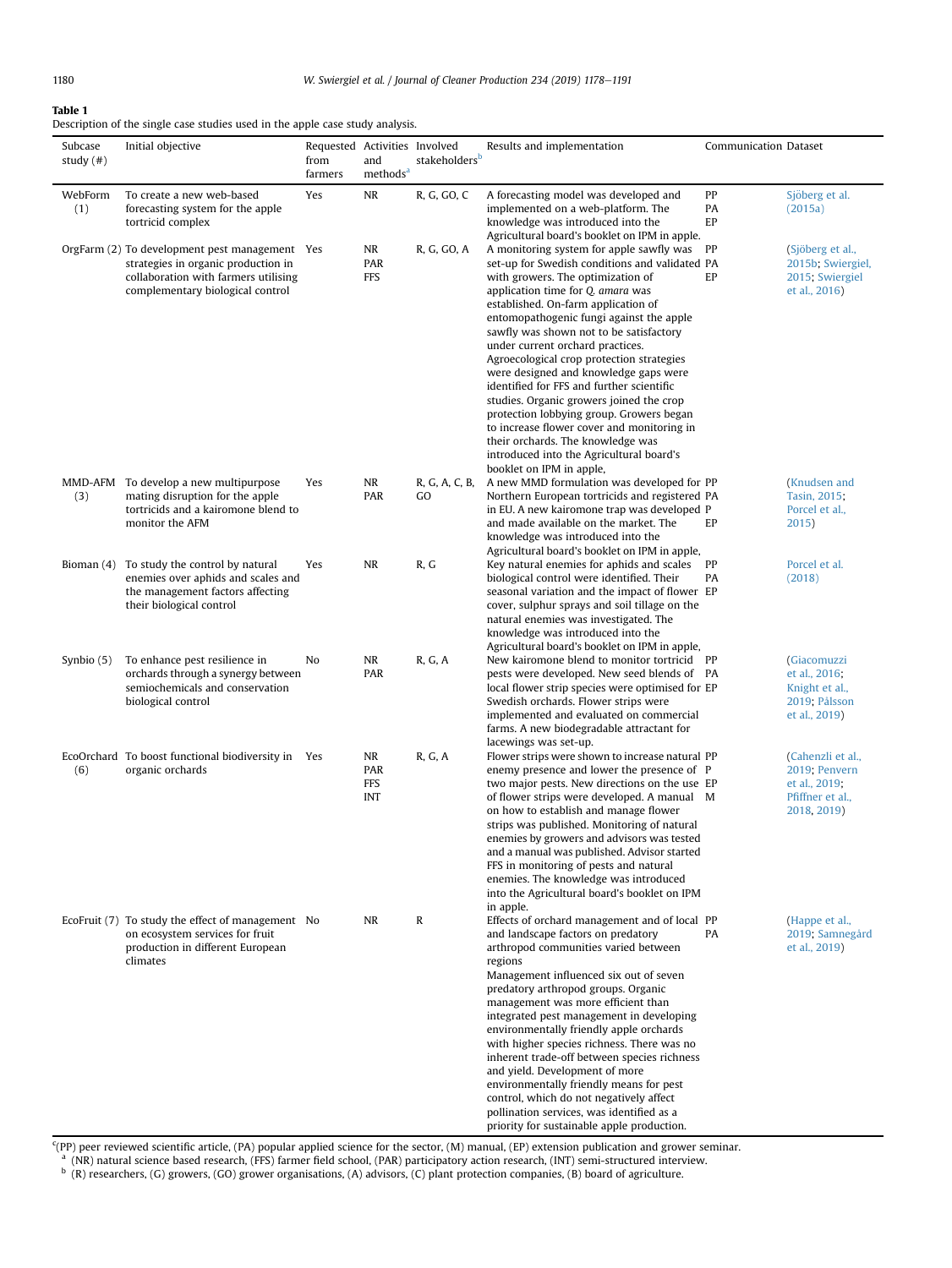## <span id="page-3-0"></span>Table 2

Identified problems or challenges in the grower's implementation of IPM and how it has been addressed by the research projects (RP) in relation to the activity system el-ements (ASE) ([Engestr](#page-12-0)ö[m, 2015](#page-12-0)).

| Problem/challenge                                                                                                                                                                                                                           | Concerned ASE                                                  | Addressed by RP                                                                                                                                                                                                                                                                                                                                                                     | Concerned ASE                     |
|---------------------------------------------------------------------------------------------------------------------------------------------------------------------------------------------------------------------------------------------|----------------------------------------------------------------|-------------------------------------------------------------------------------------------------------------------------------------------------------------------------------------------------------------------------------------------------------------------------------------------------------------------------------------------------------------------------------------|-----------------------------------|
| Main pest problems: tortricids,<br>apple sawfly (ASF) and apple fruit pesticides, biological<br>moth (AFM).<br>- Inefficient control<br>- Knowledge gap in biological cycle knowledge.<br>- Non-optimal timing of pesticide<br>applications | Focus on tools: type of<br>cycles, timing.<br>Subject. Lack of | 1) Forecasting (biological cycles, models, traps) for optimised Tools: forecasting and control methods.<br>pesticide applications against tortricids, apple sawfly and Division of labour: increased knowledge<br>AFM.<br>2) Experiments with non-/low-toxic control methods: communication.<br>mating disruption of tortricids, Beauveria bassiana &<br>Quassia amara against ASF. | through project collaboration and |

(Stiftelsen Lantbruksforskning) (1,3,4) and by the Swedish Research Council for Sustainable Development (Formas)  $(2, 5-7)$ . Project 6 and 7 were framed within the EU (CORE Organic Plus and BiodivERsA-FACCE2014-74, respectively). Additional support was obtained by SLU (Plant Protection Biology Department and Partnerskap Alnarp), by the Apple Growers Cooperative (Appelriket) and by the Swedish Board of Agriculture (Jordbruksverket).

The stakeholders directly involved were apple growers (20) from the main apple production area in the South of Sweden (Skåne and Blekinge counties) and a minor apple production area further north (Västra Götaland), fruit and food company advisors (4), county board advisor (2), a board of agriculture advisor (1), researchers (5) and apple co-operative managers (2). These stakeholders represented active actors within both the organic and the conventional apple chains in Sweden, including large and small holders and two among the major actors on the apple Swedish market. The farms belonging to the involved farmers are situated in both agriculture and forest dominated landscapes. Within individual project field walks, training courses and stakeholder group meetings were organised [\(Table 1\)](#page-2-0) to set-up an active dialogue with apple stakeholders and begin to implement the emerging strategies. Group meetings within individual projects followed an iterative PAR cycle. Suggestions for meeting topics were collected before hand and at the end of each meeting it was evaluated if the topics had been addressed. Meetings were recorded and notes were taken. Project 2 followed an iterative annual meeting cycle for three years where current pest management problems, possible solutions and research actions were discussed before each growing season and noted in an idea bank which was developed into an action plan. During the growing seasons meetings included field visits to farms and research experiments as well as farmer field schools. After each growing season the planned actions (in research and practice) were presented and analysed in the group. Project 2 also included two surveys and 10 interviews with the growers concerning their farms and perceived pest problems. All meetings and interviews within project two were recorded, transcribed and coded. Further details can be found in [Lennartsson \(2012\)](#page-12-0), [Neupane](#page-12-0) [\(2012a\)](#page-12-0) and [Swiergiel \(2015\)](#page-13-0). Surveys were performed and interviews were recorded, transcribed and analysed in project 6 ([Penvern et al., 2019](#page-12-0); [Stranak, 2018](#page-12-0)). The case study narratives in this paper reach across all the mentioned projects and are based on the collection of data, student theses, dissertations and papers produced within these projects.

## 2.2. Case studies: research process and problem formulations

## 2.2.1. Case study 1: forecasting systems and semiochemicals

Fruit growers and advisors pointed out the need to improve the efficiency of the control of apple tortricids (Adoxophyes orana, Archips podana, A. rosana, Cydia pomonella, Hedya nubiferana, Pandemis heparana, Spilonota ocellana), apple sawfly (Hoplocampa testudinea) and apple fruit moth (Argyresthia conjugella), especially after the ban of several old chemicals and the introduction of less persistent and more selective pesticides. Specific information on the biological cycle was needed in order to optimise the timing for insecticide use. This information was required as a base to reduce the use of unnecessary sprays and to develop new plant protection products.

In Sweden, the ban of the last broad spectrum organophosphate azinphos-methyl occurred after 2008 (Sjöberg et al., 2015a). Research was carried out in project  $(1)$  by Sjöberg and co-workers to investigate the effects of the transition from a broad-spectrum pesticide to ovicidal or larvicidal compounds on tortricid management strategies. In this study, factors such as the temperature during winter and spring, the number and timing of insecticide applications, and usage of azinphos-methyl in 2008 significantly affected population size and damage caused by the complex of apple tortricids.

Following the study of Sjöberg et al. (2015a) and the setting of the forecasting model for tortricids, research was carried out to specifically set-up a new multipurpose mating disruption formulation (MMD) to regulate the species range of tortricid pests in apple (A. orana, A. podana, A. rosana, C. pomonella, H. nubiferana, P. heparana, S. ocellana) within Northern Europe (Project 3). A reservoir multicomponent dispenser was developed in co-operation with the companies CBC Biogard (Milan, Italy) and Shin-Etsu (Tokyo, Japan). As a complement to mating disruption, availability of a tool capable of precisely revealing the flight activity of females could allow for prompt prediction of moth attacks in orchards treated using mating disruption. To this aim, the attraction of new kairomone lures was tested in field trapping experiments.

The apple fruit moth A. conjugella moves from the forest to the apple orchard inflicting serious damage in certain years. Both Swedish and Norwegian growers were concerned about improving the sensitivity of available forecasting systems. A long-term study was conducted since 2008 in co-operation with Nibio in Norway to identify a volatile attractant to monitor movements of the pest from the forest to the orchard (Project 3).

The need to expand the available information on the apple sawfly (H. testudinea) and its control, particularly in organically managed orchards, emerged in 2010 during the annual apple meeting. Apple sawfly is a serious pest in European organic apple production causing up to 100% damage [\(Vincent et al., 2019](#page-13-0)). Larvae hatch during a short period only after which they enter and feed upon the apples, eventually overwintering in the soil. This life cycle makes correct control timing crucial ([Graf et al., 2002](#page-12-0)). Furthermore, low impact alternatives to synthetic insecticides for the control of apple sawfly are scarce hindering pest management in organic apple orchards. Accordingly, project 2 was developed with a group of six organic apple growers and two advisors with the aim to co-learn how to sustainably manage the sawfly pest. This study involved the validation of a forecasting model and control of the sawfly using the botanical pesticide Quassia amara and microbiological control using the entomopathogenic fungus Beauveria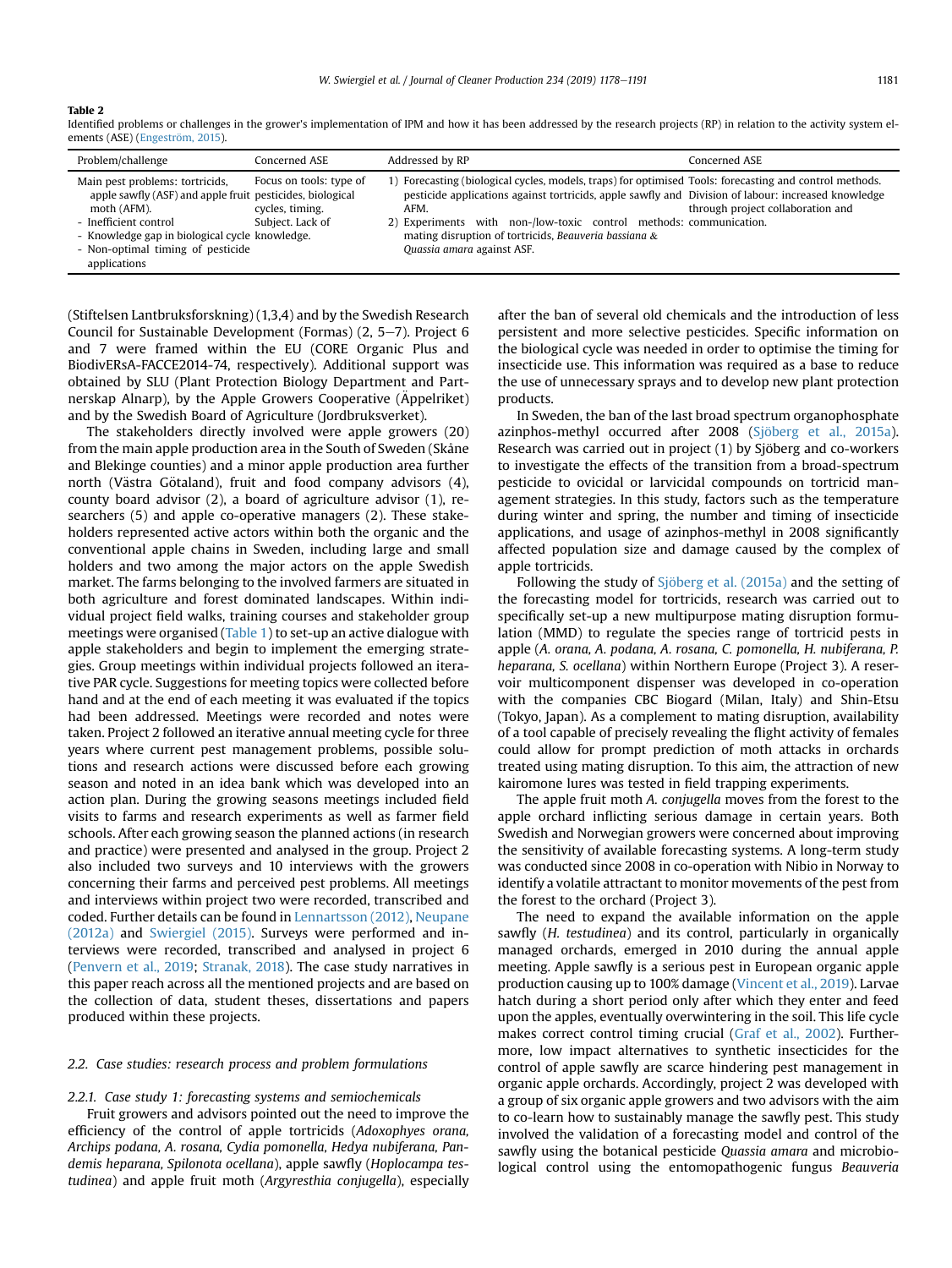bassiana (Bals.-Criv.).

Apple growers had expressed the need to learn how to prepare Q. amara extracts and time the application in order to achieve a higher control of the apple sawfly. This was addressed through laboratory experiments and exchange of experiences in the PAR group ([Lennartsson, 2012](#page-12-0); [Neupane, 2012a](#page-12-0); [Sj](#page-12-0)ö[berg et al., 2015b](#page-12-0)).

Additional information concerning participating actors, methods, results and communication for each projects is presented in [Table 1.](#page-2-0) When analysed with the help of the activity system elements the identified problems appear to belong to the subject and tools [\(Table 2](#page-3-0)). Similarly the research projects addressed the problems by developing tools that would increase the farmers knowledge and facilitate actions to improve the efficiency of pest control and reduce the negative effects of pesticides. Additionally the division of labor was addressed through the PAR approach.

# 2.2.2. Case study 2: conservation and enhancement of natural enemies

In two consecutive Appelträffen workshops (2011 and 2012), apple growers and advisors remarked their perception of an increase in the incidence of aphid and scale pests in the previous years. Sudden outbreaks of secondary pests had prompted additional intervention primarily with chemical insecticides. The reasons underlying more regular and severe outbreaks were unknown, though the participants pointed towards the 2008 shift in insecticides that may have interfered with the beneficial arthropod community and thus the natural regulation of pests. The study of natural enemies of pests, and possible management strategies to foster their ecological service, was appointed as one of the research priorities. We intended to produce the knowledge required for the development of strategies to conserve and increase natural enemies of pests contributing to a better resilience of the orchard system. This work would thus provide knowledge on both the preventive and proactive aspects of conservation biological control in IPM.

In order to identify the key natural enemies, their seasonal distribution, and the impact of agricultural practices, aphid predators were collected through suction sampling in 2013 and 2014 and identified under a stereomicroscope following entomological keys. Some 15 samples were taken per orchard and date in 2013 and ten in 2014 following the methodology described in [Porcel et al.](#page-12-0) [\(2016\)](#page-12-0). In 2013, six organic orchards were sampled (three using sulphur for scab control and three totally unsprayed) and four orchards under IP for 15 consecutive weeks starting on May the 13th. In 2014, eight organic orchards were sampled (four sulphursprayed and four unsprayed) and six IP orchards for 18 weeks starting on April the 28th. In addition to natural enemy populations, the natural regulation exerted by these beneficial arthropods on aphids ([Porcel et al., 2018](#page-12-0)) and scales (unpublished data) was measured by means of apple trees inoculated with sentinel colonies of Dysaphis plantaginea (Pass.) and Lepidosaphes ulmi L.

For the data presented in this paper, generalized additive mixed models (GAMMs) were used to dissect the effect of sulphur treatments on natural enemy populations and the effect of management on woolly apple aphid abundance. Additive modelling allows to model non-linear relationships between explanatory variables and the response variable, as for example the temporal oscillation in arthropod populations throughout a growing season ([Porcel et al.,](#page-12-0) [2017b\)](#page-12-0). Mixed effect models are useful for the analysis of data collected in clustered units, such as orchards, and for measurements taken over time on the same experimental unit. A separate model using a Poisson error distribution for count data was built for each family of natural enemies and the pest, establishing treatment (sulphur-unsprayed or IP-organic), year and sampling date (modelled using a non-linear smoother function) as fixed factors. Orchard ID was included in each model as random effect and temporal autocorrelation was corrected by adding an AR(1) covariance structure. Wald tests were used for statistical inference of the treatment effect.

Predatory arthropod communities collected in IP and organic orchards in 2013 and 2014 were statistically compared using a twoway permutational analysis of variance (PERMANOVA). PERMA-NOVA is a multivariate test that allows to establish whether the distance between the centroids of groups is statistically significant ([Anderson, 2001](#page-11-0)). Management type and year were used as factors after testing for equal multivariate dispersion using the function 'betadisper'. The analysis was based on the Bray-Curtis dissimilarity distance. The graphical 2D representation of the arthropod community was carried out by non-metric multidimensional scaling (NMDS) based on the Bray-Curtis distance. Data were transformed with a Wisconsin double standardisation prior to the analysis. Statistical analyses were performed with R version 3.4.3 using packages 'vegan' and 'mgcv'.

Growers and advisors participated in demonstration activities where pests and their natural enemies were identified in the laboratory and monitored in the field (Project 4 and 6, [Table 1](#page-2-0)). They expressed a need to increase their competence concerning taxonomy and suitable monitoring techniques, particularly for natural enemies. Through the European research project 'EcoOrchard' (Project 6), specific workshops were organised to compare and discuss different strategies to enhance key natural enemies and monitor their biological control activity, such as functional diversity improvement, habitat manipulation in particular, and minimisation of ecosystem disturbance. Habitat manipulation consists of strategies to attract and improve the performance of locally occurring natural enemies in order to increase pest control [\(Nilsson et al.,](#page-12-0) [2016\)](#page-12-0). A specific habitat manipulation strategy was developed by the international research consortium and assessed in Swedish organic orchards. Perennial flower strips were designed, alongside a flower strip management scheme, for the alleyways between apple tree lines and evaluated in the field. The effect of organic farming, agro-environmental schemes and surrounding landscape on pests and natural enemies was assessed in co-operation with researchers from additional EU countries through Project 7.

Additional information concerning participating actors, methods, results and communication for each projects is presented in [Tables 1 and 2](#page-2-0) When analysed with the help of the activity system elements a similar patterns is found as for case study 1 ([Table 3](#page-5-0)). Problems appear to belong mainly to the subject and object while the research project address tools and division of labor ([Table 4\)](#page-5-0).

# 2.3. Analysis of participatory development of IPM strategies

According to the Cultural-Historical Activity Theory (CHAT) a production activity is composed of six basic elements namely subject, object, tools, rules, community and the division of labour ([Nuutila and Kurppa, 2016](#page-12-0)). For the sake of scientific clarity we will here introduce some CHAT terms. However, in this paper we choose to use common terms to facilitate for readers not familiar with CHAT.

The development of an activity is driven by tensions within and between the activity system elements. These tensions are called contradictions in CHAT terminology and can be understood as the root cause behind the problems and challenges (contradiction hypotheses) that appear while striving to reach the object. In this paper the subject is our research group, the activity is the development of IPM in Swedish apple production and the object is to reach an advanced IPM in practice (as defined in the introduction).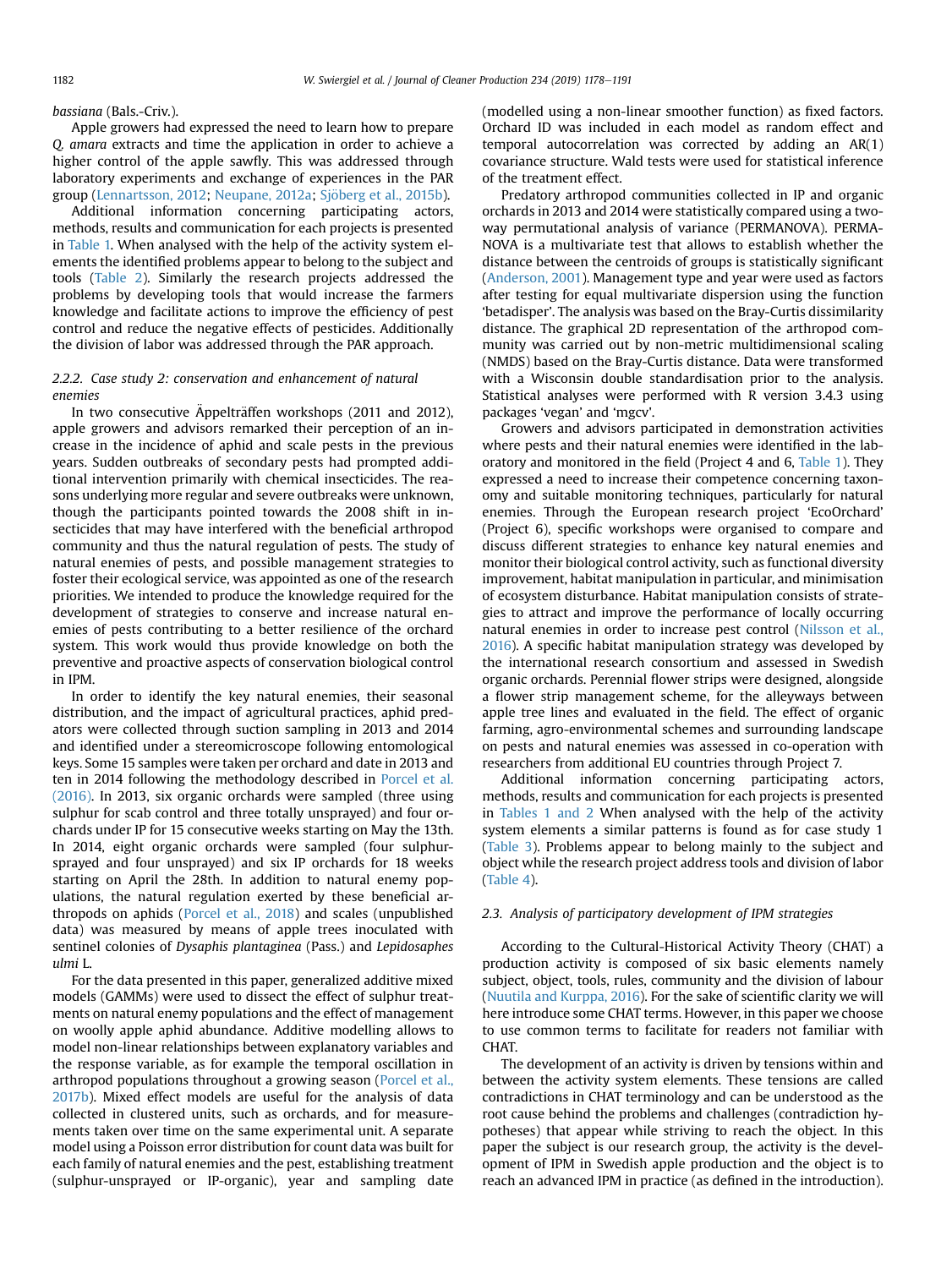## <span id="page-5-0"></span>Table 3

Identified problems or challenges in the grower's implementation of IPM and how it has been addressed by the research projects (RP) in relation to the activity system elements (ASE).

| Problem/challenge                                                                                                                                                                                            | Concerned ASE                    | Addressed by RP                                                                                                                                                                                                                                                                  | Concerned ASE                             |
|--------------------------------------------------------------------------------------------------------------------------------------------------------------------------------------------------------------|----------------------------------|----------------------------------------------------------------------------------------------------------------------------------------------------------------------------------------------------------------------------------------------------------------------------------|-------------------------------------------|
| - Increased incidence of aphid and scale Object: the<br>pests.<br>- Unknown impact of shift in pesticide use Subject: lack of<br>on natural enemies (NE).<br>- Lack of knowledge on NE biological<br>cycles. | increase of pests.<br>knowledge. | - Study on key NE in Swedish orchards and the impact Tools: scientific knowledge on key NE, monitoring,<br>of agricultural practices.<br>- Collaborative learning and training: monitoring and Division of labour: collaborative learning and<br>enhancement of natural enemies. | conservation and enhancement.<br>training |

### Table 4

Successes and obstacles towards the object of reaching implementation and advance IPM in practice in case study 1 research project.

| Success $(S)/obstackel (O)$                                                                        | Concerned AS                      |
|----------------------------------------------------------------------------------------------------|-----------------------------------|
| (S) optimization of a pheromone blend to control 6 species of tortricids in orchards               | Tool, Subject                     |
| (S) identification of a new kairomone blend to monitor apple fruit moth attacks in orchards        | Tool, Subject                     |
| (S) set-up of forecasting models for sawfly and tortricids                                         | Tool, subject                     |
| (S) introduction of learning concerning pest monitoring into advisory material and field training. | Tool, Subject, Division of labour |
| (0) time and cost of pest monitoring                                                               | Tool, Division of labour          |
| (0) time and cost of application of mating disruption                                              | Tool, Rules, Division of labour   |
| (O) compatibility of certain habitat manipulation with current orchard practices                   | Tool, Object                      |
| (O) lack of a shared goal between stakeholders limits the use of forecasting models                | Obiect                            |

Implementation of IPM in practice is a separate activity where the growers are the subject. Through research project case studies we investigated how this work is performed (division of labour) with different actors (community) and how it affects the six elements of the IPM development activity. We will use the model of an activity system in order to identify whether our participatory action research (PAR) work is contributing to the resolution of the identified problems and challenges in the growers IPM activity in apple and what is lacking in order to further strengthen its implementation in practice (the growers object) and advance the IPM practice (the object of our IPM development activity).

# 3. The development and current implementation of the IPM concept in Sweden

# 3.1. Development of IPM in Sweden

Work on action programs for reduced use of plant protection products started in Sweden in the pre-EU mid-1980s, a great deal earlier than the subsequent EU regulation (1107/2009). According to the historical account by [Swiergiel et al. \(2018\),](#page-13-0) IPM became a necessity in Sweden after the rapid intensification of agriculture, which resulted in several undesired outcomes. For example, an increase in disease outbreaks such as the fruit tree canker (Neonectria ditissima) requiring additional fungicide applications. Similarly, from the mid-1980s, the use of pyrethroid insecticides led to severe secondary outbreaks of spider mites, due to the negative side-effect upon mite predators. Contemporaneously, resistance to pesticides evolved in several species, e.g. the pear psyllid. To address these problems, the agricultural authorities commenced extension-led IPM groups for farmers. After a decade of use, nonselective pesticides such as pyrethroids were replaced with IPM compatible compounds. This work was hampered during the 1990s when the number of state funded advisors was drastically cut. Furthermore, the IPM standards were lowered when the advisory services became dominated by private actors.

# 3.2. Current apple IPM in Sweden

The Swedish Board of Agriculture (Jordbruksverket) is the responsible authority for leading the monitoring and evaluation of the IPM work, but many other authorities are involved in the development of the prioritised objectives. The action plan has two focuses. Firstly, to bring the levels of plant protection products in surface and groundwater down to almost zero, ensuring low pesticide residues in domestically grown crops, safeguarding that safety measures are upheld to reduce exposure risks. Second to reduce dependency on pesticides by developing sustainable cultivation systems that include to a greater extent alternative approaches or techniques. The main implementation tools are training, information and advice. Monitoring pests in orchards is a prerequisite for the optimal use of plant protection measures. 'Scab and pest forecast in fruit' is a web-based decision support system providing information on the optimum time to spray and indicating on the following risk events for the most serious fruit pests. The forecast models are provided by the RIMpro forecast platform ([Trapman, 2004](#page-13-0)). The service is free and available to the public as a part of the government-funded goal to reduce the risk and adverse effects upon health and the environment connected to the use of pesticides. For the many pests where forecasting models are lacking, early warning is given based on regular field observations and assessments. Plant protection data is gathered weekly from approximately 15 orchards and hundreds of samples are analysed and summarised in alert letters. Some samples require specialist knowledge or specific analyses. However, there are only two commercial plant pest diagnostic laboratories in Sweden, one of which is specialised on nematode analyses. A significant problem, and one shared by advisors in several European countries, is a lack of plant clinics and the general decrement of morphological identification skills competence and extension services. Growers practicing IPM lack competence and role in the decision-making, which are important components of the national action plan. There is a great need for information concerning fruit pest and natural enemy biology, control strategies, use of pesticides and their associated risks. The Swedish fruit industry is a relatively small sector with a limited number of researchers, crop advisors and plant protection advisors. Effective cooperation is necessary and actor's primary roles are often combined when it comes to applied research, demonstration projects, education of growers and advisors and disseminators of information. The Plant Protection Centre in Alnarp (Swedish Board of Agriculture) organises or takes part in courses, field excursions, telephone meetings, conferences and develops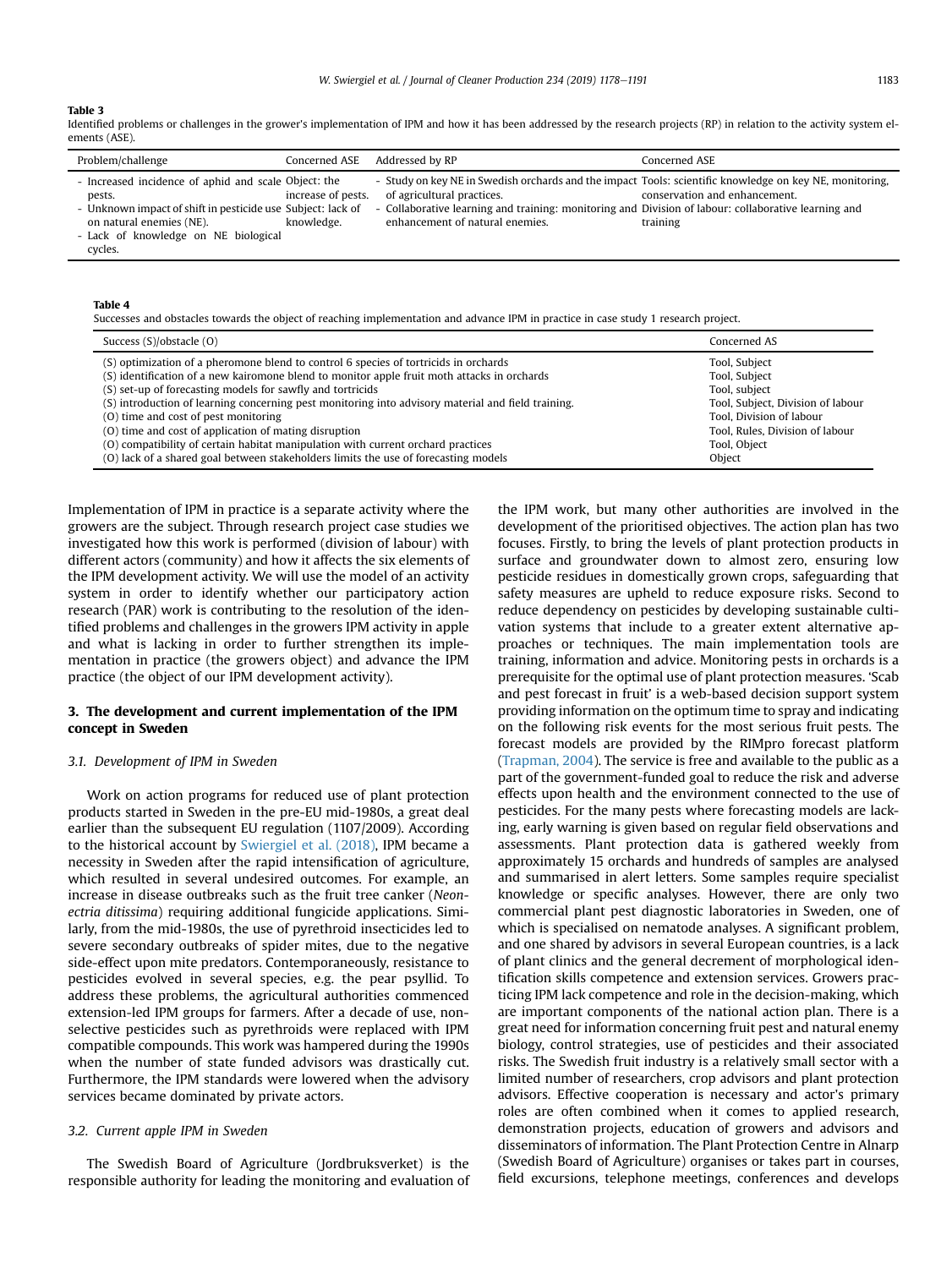web-based and printed extension educational outreach material.

Direct action is an often-necessary last step in an IPM strategy. In recent years, several active substances have been developed and introduced whilst similarly many substances have been phased out. Although a number of plant protection products were deregistered because of their negative impact upon human health and the environment, other old chemical substances were not accepted due to a lack of data required to obtain product authorisation or approval renewal in accordance with the current Pesticide Regulation (EC) 1107/2009. Sweden belongs to the Northern zone that accounts for only around 3% of the market for plant protection products in Europe and is thus significantly less attractive to plant protection companies. Consequently, it has been increasingly difficult to get access to plant protection products in crops grown on a small scale (minor crops) or against minor pests.

In 2007, a national project ("Minor use") was launched to broaden the availability of plant protection products (including biological, chemical and low-risk products such as insecticidal soaps and vegetable oils) for minor uses. The majority of all applications for extensions of authorisation for minor uses (EG 1107/ 2009, art. 51) and applications for authorisation in emergency situations (EG 1107/2009, art. 53) are administered and funded by this project. Although almost all publicly funded research is focused on the development of alternative methods, an 'emergency situation' is still a matter of definition. The apple fruit moth Argyresthia conjugella (Zeller) is an example of a problem that Swedish fruit growers have for years been unable to contend with due to oneyear emergency registration of insecticides. Consumer demand for products that are locally grown and labelled with a certification logo is on the constant rise. Certification opens up new marketing opportunities and the industry has introduced various certification systems. Integrated production (IP) is a standard for the certification for companies in the food and ornamental plant industry. Sigill Kvalitetssystem is the main operator that offers the largest standard for fruit and vegetable production in Sweden. The area of organic orchards is approximately 210 ha, which represents around 13% of the total fruit growing acreage. There is a great diversity in how organic orchards are managed ranging from highly extensive to densely planted, labour-intensive modern ones.

## 3.3. The shifting object of IPM in Sweden

In conclusion, while in theory the concept of IPM emphasises preventive pest management, in practice it mainly focused on crop protection tools which could decrease the negative effects of pesticide use. Avoiding or managing the build-up of resistance and secondary pest outbreaks, are emphasised in the farmer IPM object. This is combined with the EU and state driven emphasis to decrease environmental and health effects of pesticides. The toolbox has increased with time from using less or non-toxic pesticides to include monitoring and threshold values as well as a pedagogical component of learning from the evaluation of monitoring, measures and results. While in theory the object of IPM is growing in complexity involving the sustainability and redesign at the whole farm approach, in practice it is still struggling to achieve sufficient diagnostic skills, monitoring tools and registration of both conventional and low-toxic pesticides.

# 4. Results

# 4.1. Case study 1: forecasting systems and semiochemicals

Sjöberg and co-workers investigated the effects of the transition from a broad-spectrum pesticide to more specific insecticides on tortricid control. The results revealed that the number and timing of spray applications did not change after the shift in pesticides. Hence the ban alone did not initiate a development towards a more sustainable agroecosystem management practice. Furthermore, there was an increase in damage at harvest leading the authors to conclude that a higher precision in insecticide application was needed (Sjöberg et al., 2015a).

Based on these results, a forecasting model was developed to predict the time of emergence and the population size of the seven tortricid species concerned. The final phase of the validation of the model is on-going with the aim to provide growers with a friendly web-based platform.

Following the study of Sjöberg et al. (2015a) and the setting of the forecasting model for tortricids, mating disruption (MMD) was tested to regulate the species range of tortricid pests in apple. The new formulation showed a comparable or higher efficacy than the standard chemical treatment in the control of the tortricid species ([Porcel et al., 2015\)](#page-12-0). Whilst species such as Archips sp. and C. pomonella were kept under control by the new dispenser, the efficacy towards S. ocellana was rather more variable, with unexpected outbreaks occurring specifically in organic orchards. An increased performance towards S. ocellana was achieved in  $2014-2015$  by increasing the content of a secondary pheromone component of this species via continued collaboration with the companies ([Porcel et al., 2017a\)](#page-12-0). The improved MMD kept the damage at 4% in comparison with 16% in the control. While the surface covered by MMD increased from 22 to 80 ha during 2012–2015, the use of curative insecticides decreased to zero under the same period. A considerable number of the growers involved in this multi-actor project expressed their interest in using this device as soon as it passed country-specific registration hurdles. In order to maintain growers' trust in the new MMD, orchard damage scouting needs to be performed in order to inform growers whether disruption is working sufficiently or a pesticide application may be required in specific parts ([Table 4](#page-5-0)). Presently this new dispenser is under evaluation for registration within the EU. As reported earlier, current long-timescales and high costs for EU registration of such low-risk plant protection products, combined with the cost and time of damage scouting, may delay implementation.

Unexpected attacks of the apple pith moth Blastodacna atra were registered in some of the orchards at pre-harvest. Monitoring of this pest needs to be set-up in order to time a possible intervention. In 2013, such an intervention was required in 15 over 33 MMD hectares to keep fruit damage at an economic level.

Additional information on the flight activity of tortricid species was collected in 2016-17 through delta traps loaded with new blends of plant and microbial volatiles. Depending on blend composition, a different ratio of both sexes of C. pomonella, H. nubiferana, A. rosana, P. heparana, P. cerasana and S. ocellana were caught [\(Giacomuzzi et al., 2016;](#page-12-0) [Knight et al., 2019\)](#page-12-0). Additional blends are currently under evaluation.

The study on the apple fruit moth A. conjugella was successful and a blend was patented ([Knudsen and Tasin, 2014\)](#page-12-0). Through the use of such a kairomone trap, we could localise the areas under attack and accordingly restrict the use of insecticides solely to the affected part of the orchard ([Table 4\)](#page-5-0). Some of the growers participated actively in this monitoring activity and learned how to use the traps, how to recognise the pest and how to apply the associated economic threshold ([Knudsen and Tasin, 2015\)](#page-12-0). Additional research on the basic mechanisms behind apple fruit moth attraction to plant volatiles were described [\(Knudsen et al., 2017\)](#page-12-0). Further implementation of this monitoring system is limited by socio-economic factors. Presently neither single growers nor their associations are willing to assume the cost of trap scouting. However, a new company has recently placed this product in its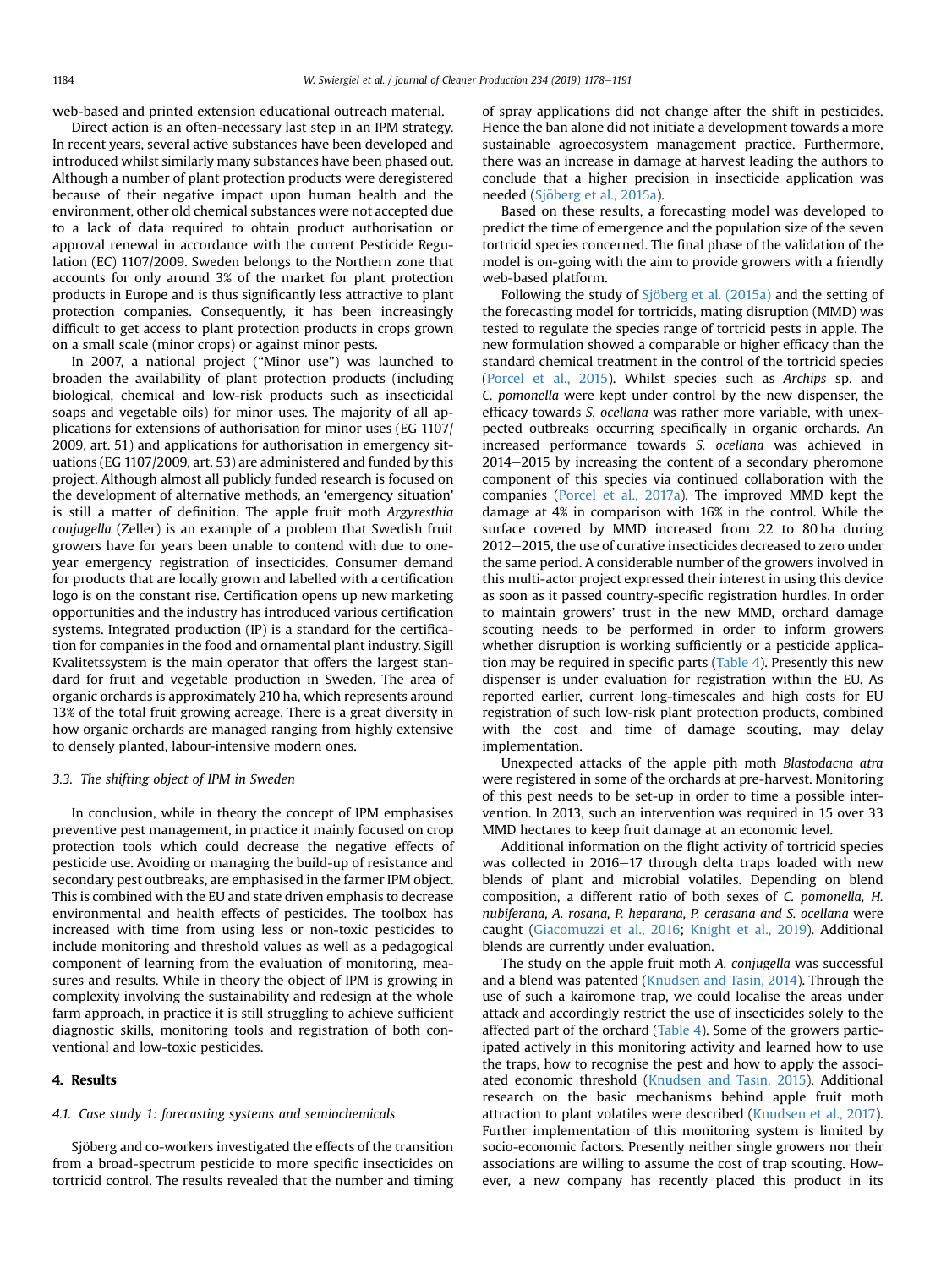<span id="page-7-0"></span>catalogue and it is now available on the market.

Due to the lower number and often limited efficacy of the available plant protection products in comparison with IPM programmes, organic farming (OF) offers a platform to explore the validity of unconventional tools as plant protection products that might possibly be subsequently incorporated into IP [\(Marchand,](#page-12-0) [2018;](#page-12-0) [Matyjaszczyk, 2018\)](#page-12-0). As noted by Miñarro and Garcia [\(2018\),](#page-12-0) low input orchards offer the opportunity to study natural mechanisms regulating crop pests, because of the low disturbance from pesticides. Accordingly, we incorporated part of our colearning activity with organic apple growers as a support to the development of sustainable IPM strategies. When moving from the laboratory to the field, Ś[wiergiel et al. \(2016\)](#page-13-0) found that the high mortality of apple sawfly due to fungal application demonstrated in the laboratory study was not confirmed in the field. In addition, B. bassiana application in organic orchards resulted in densities above the upper natural background level during the growing season, although reversion to background levels occurred within a year. Further work is needed to identify factors possibly affecting the efficacy of B. bassiana in sawfly control, such as soil humidity, application technique and sulphur as fungicide.

Field trials were conducted in orchards in order to measures the efficacy of the Q. amara extract applied according to different timing. Although the highest pest control was achieved in plots treated according to a cumulated temperature model, we found that growers without access to a nearby weather station for local temperature sum calculations could still use petal fall to time their Q. amara application. Additional information on the effect of extraction technique upon quassin and neoquassin levels from Q. amara wood chips and their storage stability was also collected ([Neupane, 2012b](#page-12-0)). Organic growers were very interested in improving application timing of Q. amara extract particularly since it is able to efficiently control aphids with the same application. Presently, since 2013, Q. amara is still awaiting a new safety evaluation and registration within the EU countries. Available forecasting models to predict the phenology of the apple sawfly were thus validated for Swedish conditions ([Lennartsson, 2012;](#page-12-0) [Neupane, 2012a](#page-12-0); [Sj](#page-12-0)ö[berg et al., 2015b](#page-12-0)).

An analysis of the activity system reveal that most successes belong to the tool element while obstacles to a higher extent are attributed to other elements such as the division of labour, rules and object ([Table 4\)](#page-5-0).

# 4.2. Case study 2: conservation and enhancement of natural enemies

Unsprayed and organic orchards presented a higher diversity and abundance of natural enemies of aphids and scale insects over a two-year period as compared with IPM orchards ( $Fig. 1$ ). Differences were observed for management type (PERMANOVA,  $F_{1}$ ,  $23 = 3.74$ ,  $P = 0.007$ ) and year (PERMANOVA,  $F_{1}$ ,  $23 = 6.66$ ,  $P = 0.001$ ). Predatory bugs (Anthocoridae and Miridae) and brown lacewings were the families of predators most associated with organic management whilst in IPM orchards, the dominance in the predatory community shifted towards spiders and Anystis sp. mites (Fig. 1).

The effect of pesticides on predatory bugs impacted clearly upon the biological control of the rosy apple aphid ([Pålsson et al., 2016;](#page-12-0) [Porcel et al., 2018](#page-12-0)). Anthocoris nemorum (L.) was shown to be a key natural enemy in Swedish apple orchards contributing strongly to the early suppression of aphids both due to its timing and its apparent prominent prey location capacity ([Porcel et al., 2018\)](#page-12-0). Changes in abundance of this predator are likely to influence biological control of aphids to a great extent. The regular spray of sulphur in organic orchards did not have an observable impact on



Fig. 1. Non-metric multidimensional scaling (NMDS) graphical representation of the predatory arthropod community in organic and IPM orchards in (a) 2013  $(Stress = 0.31)$  and  $(b)$  2014 (Stress = 0.14). Orchards under the same management are connected by dotted lines that intersect at the centroid of each group. Ovals represent the standard deviation of the groups.

predators [\(Fig. 2](#page-8-0)). Only ladybirds seemed to be affected negatively while the rest of predators had a high variation in both sprayed and unsprayed orchards that resulted in no significant differences ([Fig. 2](#page-8-0)). Although sulphur had very little impact on the natural enemy community, its use resulted in almost total suppression of L. ulmi in orchards indicating a powerful direct effect upon the pest (Porcel et al., unpublished). Woolly apple aphid presence was only recorded in significant numbers in 2014 in pesticide-sprayed orchards (1.71  $\pm$  0.28, mean individuals per sample  $\pm$  SE), associated with low levels of natural enemies, as compared to organic orchards  $(0.09 \pm 0.03)$  (GAMM, Wald test,  $P < 0.001$ ). This fact suggests that in Swedish conditions the pest can be naturally regulated. Aphelinus mali (Hald), introduced to Sweden in the 1940s as a classical biological control agent, was detected in all orchards where E. lanigerum was present, with mean parasitism rates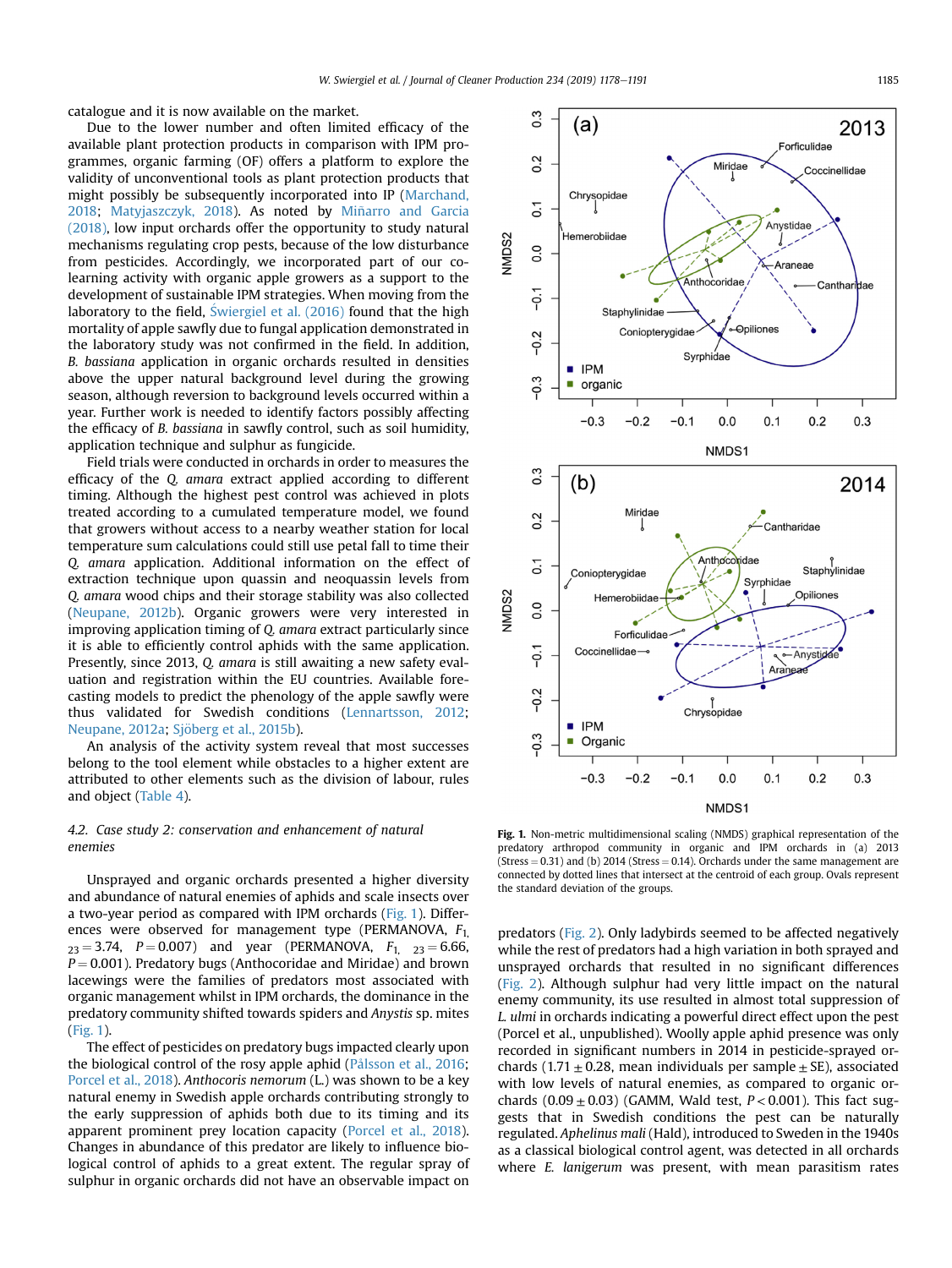<span id="page-8-0"></span>

Fig. 2. Comparative of sulphur-sprayed and unsprayed organic orchards on common predator abundance (Mean  $\pm$  SE). \* indicates statistically significantly different values (GAMM, Wald test,  $P < 0.05$ , Table S2).

ranging from 30 to 70% (Porcel et al., unpublished).

Habitat manipulation, such as cutting every second row of grass between the apple trees to preserve natural enemies, and saving flowering plants around and in spots within the orchard spread during the time of the research projects [\(Penvern et al., 2019\)](#page-12-0). One farm introduced flower strips in all newly planted apple and cabbage fields. The monitoring method of natural enemies was optimised together with growers and advisors and is now introduced into advisory material and a one season field training was performed (Table 5). With respect to grower's experiences from the PAR work and their perceptions on habitat manipulation, the lack of updated pest threshold values that include the natural enemy impact, as well as the limited knowledge and time for monitoring were stated as important limiting factors that need to be addressed by advisory services. Growers also identified as a limitation the scarce scientific information regarding the efficacy of habitat management, and asked for such strategies to be compatible with current orchard structure and management practices [\(Stranak,](#page-12-0) [2018;](#page-12-0) [Waara, 2011\)](#page-13-0). These compatibility aspects have been under consideration in project 6 (Table 5).

In addition, to advance the sustainable management of orchards, effective alternatives to systemic insecticides for the control of pests, such as the rosy apple aphid and the apple sawfly, are required. These compounds are most likely responsible for the depletion of the omnivorous natural enemies recorded in IPM orchards (Anthocoridae and Miridae in [Fig. 1\)](#page-7-0). IPM growers still rely heavily on these insecticides and regard their avoidance as risky, given that the pests targeted can cause severe damage levels ([Happe et al., 2019](#page-12-0); [Samnegård et al., 2019\)](#page-12-0). Additional research on the combination of flower strips and natural enemies attractant is on-going in our group [\(Pålsson et al., 2019](#page-12-0)).

## 5. Discussion

IPM is often described and approached as a set of pest management tools to be performed exclusively at the farm [\(Fig. 3,](#page-9-0) left panel) [\(Ratnadass and Barzman, 2014;](#page-12-0) [Young, 2017\)](#page-13-0). The aim is to develop knowledge about how to protect and benefit natural enemies, how to monitor and forecast the needs for action and finally direct increasingly efficient control measures that should minimise environmentally detrimental actions. However, is the focus on increasingly more efficient tools enough to make IPM the prevalent practice? How might we make IPM research relevant, desirable and applicable in practice? As shown in this paper, research focussing exclusively on tools will most probably only reach implementation if the tools do not require additional work or costs for growers and advisors. We reflect here that in order to advance the IPM activity, the activity should rather be seen as composed of a number of elements, as illustrated in [Fig. 3](#page-9-0), right panel. Although the IPM toolbox represents one of them, we need to take into consideration the interplay among all the elements when developing new tools. In our participatory IPM research work we have strived to increase our competence to include not only the natural science aspects but also the social conditions and new collaborations, a new division of labour, needed to develop and spread IPM, as reported in other sectors [\(Fulcher et al., 2017](#page-12-0)) including the wider agroecology with a food system perspective [\(Gliessman, 2015\)](#page-12-0).

As a general background, the necessity to improve the efficiency

### Table 5

Successes and obstacles towards the object of reaching implementation and advance IPM in practice in case study 2 research projects.

| Success $(S)/obstackel (O)$                                                                                                                                                                                                                                                                                                               | Concerned AS                                                          |
|-------------------------------------------------------------------------------------------------------------------------------------------------------------------------------------------------------------------------------------------------------------------------------------------------------------------------------------------|-----------------------------------------------------------------------|
| (S) identification of key natural enemies (NE) and their seasonal occurrence in Swedish apple orchards.<br>(S) identification of the impact of production system, synthetic pesticides and sulphur on natural enemies<br>(S) introduction of learning concerning NE monitoring and enhancement into advisory material and field training. | Tool, Subject<br>Tool, Subject<br>Tool, Subject, Division of<br>labor |
| (0) time and cost of monitoring<br>(O) time and cost of certain habitat modification measures                                                                                                                                                                                                                                             | Tool, Division of labor<br>Tool, Rules, Division of<br>labor          |
| (O) compatibility of certain habitat modification with current orchard practices<br>(O) effective alternatives to systemic pesticides against pests such as aphids and apple sawfly are needed in IP orchards to permit enhancement Tool<br>of natural enemies.                                                                           | Tool, Object                                                          |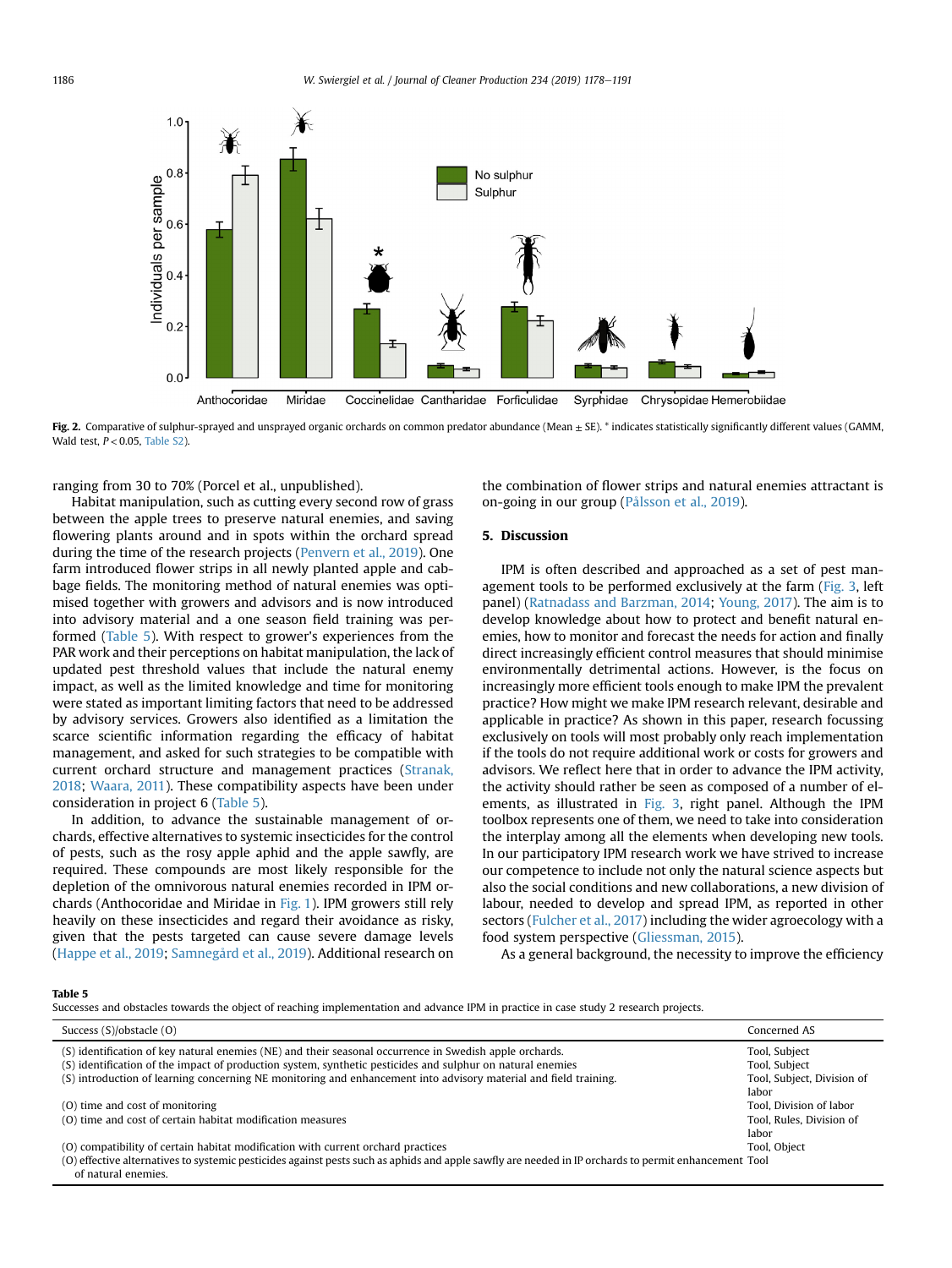<span id="page-9-0"></span>

Fig. 3. Perceived IPM models. (Left) The earlier IPM activity model represented the previously hegemonic focus on the agronomic, technical and biological knowledge behind the development of tools in IPM research. (Right) The proposed model is composed of a number of elements, where the IPM toolbox represents one of them.

of the IPM tools can be linked to increasing competition within the global market. This mechanism has strongly contributed to the historic and currently extensive number of farmers having to leave agriculture ([Eurostat, 2015](#page-12-0)). By communicating added values and trust in products and production processes, through for example certification and brands, products can be sold for a higher price on niche markets ([Buurma and van der Velden, 2017](#page-11-0)). IPM however, is obligatory in Europe and as such encompasses all of agriculture and all consumers independently of whether they care for the environment and their health or indeed can afford more expensive food. Only very few producers are thus able to increase prices to cover any extra costs associated with particular IPM practices (such as an increased functional agrobiodiversity) by communicating the associated added value. Alternatively, the first adopters of any innovative technique, which reduces their costs (or alternatively achieves a higher product price after communicating the new added value), may increase their profit until the technique permeates through to the rest of the farmers and the prices are again driven down through competition ([Ward, 1993\)](#page-13-0). This leaves growers with two options in order to remain competitive. They can avoid the specific IPM practices that require additional costs or risks (e.g. flower strips) as long as adoption is not legally mandated and not required by the majority of the consumers, or, they need to continuously cut costs in other ways. Thus in order to survive in the market the majority of the producers need continuous innovation to keep costs (especially labour), lower or comparable to competitors. This suggests that IPM methods must strive to be efficient which supports our research focus on IPM tools. On the other hand practices that imply higher costs/lower profit in order to avoid negative environmental and health effects need to be financed by selling them as for example a tourist service (biodiversity) or via mechanisms other than simple free market competition such as subsidies or closer relations with consumers. This points to a lack in our research approach since some of the developed and desirable tools need to be supported by a modification in rules and division of labour elements as well as in how the wider socio-economic system (activity system network) is organised. Not including these aspects in research appears to turn the necessary implementation tasks to orphans. In other words, there is often a strong contradiction between short-term profitability and certain IPM tools that promote environmental and human health, which will not be solved by a single focus on the development of tools.

In our participatory research within apple IPM we have experienced that practices requiring limited additional labour whilst providing higher security to the production, are easily adopted by growers. The MMD is a typical example. Two conditions are crucial for a wide adoption of this technique; a commercially available product and an organised monitoring service throughout the season. Both issues relate to the division of labour; who is willing to take on these tasks and how should they be organised. In order to reinforce the trust of producers in the newly adopted MMD, advisors need to be in place to warn growers in case pest thresholds are reached. This suggests that new economic thresholds need to be developed and that the task of field monitoring necessitates to be learnt and carried out by growers with the initial support of advisors.

Although the availability of semiochemical-based control methods has significantly increased over the last two decades, their adoption is still very limited, due to the lack of time or opportunities to learn how to perform diligent monitoring. Many growers and advisors also feel that they have no time to check an increasing amount of monitoring devices such as traps, whilst others are content with their standard practice (i.e. insecticide), which does not require monitoring or a specific training. A rather direct answer again relates to the division of labour, namely to increase the number of advisors so that the current monitoring service could be expanded. Besides monitoring of pheromone-treated orchards, the new roles of these advisors could include the organisation of farmer field schools to co-innovate knowledge on how to estimate pest density and population level of beneficial insects and how to protect and enhance biological control. This is a role which was taken by the researchers in these projects. For the practice to spread and continue beyond the research project this role needs to be institutionalised. In connection to this, the development of online applications for field monitoring of pests and natural enemies could provide a long-term database to support both the advisory services and the IPM research ([Lamichhane et al., 2016](#page-12-0)). Because the trend has been to reduce the number of state financed advisors since the 1990s without an equivalent increase of private advisors, a new national policy is probably required to achieve the above proposed objectives.

The second issue relates to the availability of the plant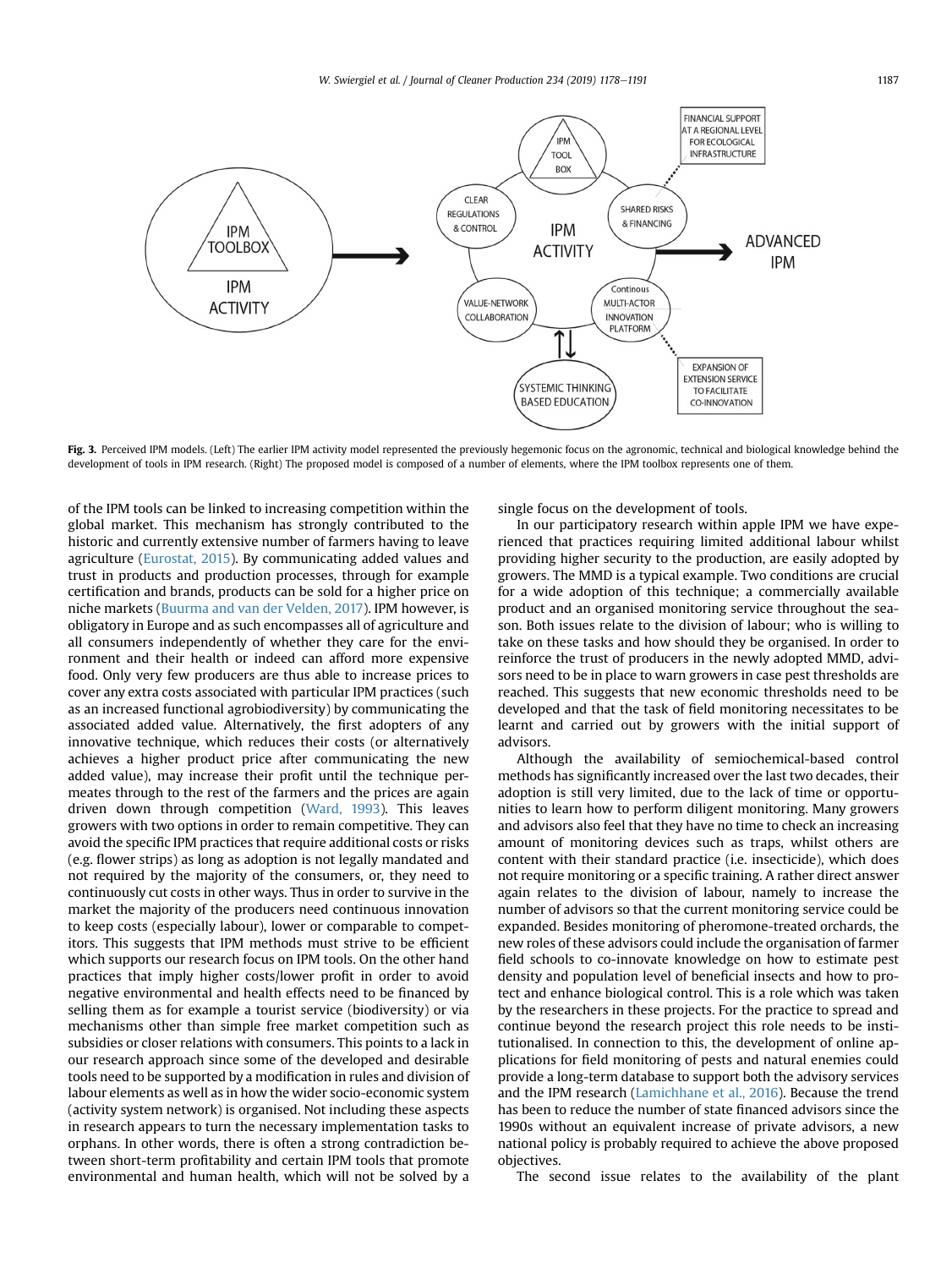protection products on the market. Due to the high costs of safety evaluation and multiple EU zone registration costs, companies prefer to register products that are interesting to a large part of the EU grower market, or register only in some zones in order to receive higher returns on their investments. This makes it difficult to register products adapted to more local conditions such as the MMD, which includes the pheromone components of the tortricid species S. ocellana (an important pest in Northern European orchards). The same applies to pesticides with a more restricted use to organic growers, such as Q. amara and plant-based oils. Whilst at the European level a support to the registration of low-risk plant protection products is provided by the Regulation 1107/2009 EC, it seems that at the local level such support is lacking. We suggest here that a dedicated measure from local authorities with the aim to support safety assessment of new candidate products would substantially help spreading the use of low-risk plant protection means at the regional scale [\(Fig. 3,](#page-9-0) right panel). Encouragingly, to partially remediate this, apple growers in Sweden have organised themselves into a plant protection group, to communicate their requests to the Swedish authorities. This shows a step towards reorganizing the division of labour in favour of the implementation of practices collaboratively developed in the participatory research projects.

Beside the need to increase the availability of environmentally friendly IPM tools, growers expressed their interest to learn more about how to protect and enhance natural enemies. There is almost a complete lack of threshold values including information about how to adapt the pest threshold in the presence of a certain type and quantity of natural enemies. This is partially due to the complexity of the arthropod community of the orchard, with trophic interactions being shaped by seasonal and environmental variables. Modelling these interactions is a tool-focused solution which would require a considerable amount of currently nonavailable time-series data. In the lack of scientifically determined thresholds, the growers wish to learn more about the biology of natural enemies, their lifecycles and temporal occurrence in the field. This solution shifts the attention to the grower (subject) and training (division of labour). With the help of this knowledge they may find ways of avoiding harm to natural enemies or indeed provide them with resources to enhance their efficiency. With respect to this, farmers take a financial risk when they decide to replace a conventional method (usually a pesticide) with consolidation of conservation biological control. The risk is exacerbated by our partial understanding with respect to the multi-trophic interactions at the pest-beneficial interface. To bridge this knowledge gap, both in science and practice, the researchers behind this paper collected data from commercial orchards and developed simple monitoring tools along with growers and advisors. Although results were promising as seen in other IPM participatory contexts [\(LeBude](#page-12-0) [et al., 2017](#page-12-0)), we find that this kind of applied action research and learning activity is often difficult to finance since it falls outside the definition of both research and development for a number of funding bodies. Additionally, the time spent on stakeholder interactions reduces the time dedicated to scientific publication, which currently remains in essence the sole metric of academic merit. It appears that the societal task of bridging applied research with its implementation in practice is lacking both financial support and institutionalisation. As researchers in Sweden, we experienced a fragmented and rather erratic support to applied plant protection research from public financiers. In comparison with other EU countries, we see a gap in the national policy with a view to develop long-term sustainable solutions for plant protection challenges. Hence, there is an asynchrony between the state object of research contributing to the development and implementation of advanced IPM in practice and the rules element, which would support the necessary merits from, and financing of, PAR work in research.

Habitat manipulation to enhance natural enemies is often not only knowledge intensive but also labour and land intensive whilst at the same time gives highly variable results in pest control due to different factors. Swedish apple growers experienced a constant dilemma between wishing to protect and enhance natural enemies and the risk of avoiding a pesticide application at the right time to prevent large harvest losses. This decision is made even more difficult since advisors often have limited competence within this particular field. Similarly, the decision to dedicate labour to establish and manage agroecological infrastructure instead of crops is difficult to make if there is a perceived lack of knowledge and guarantees that it will pay off via lower harvest losses due to pest suppression or reduced costs of additional pest management interventions ([Stranak, 2018\)](#page-12-0). Subsidising agroecological infrastructures and including it in advisory services, would share the responsibility for a safer environment and a healthier food with the farmers [\(Fig. 3,](#page-9-0) right panel). This would require a shift in the object of the agricultural policy and the advisory services. Fortunately, there are certain habitat modification practices which may require advisory support but little or less work on the farms such as not spraying the hedges, leaving organic material as shelter for natural enemies, alternating cutting of grass lanes to maintain shelter, provision of nectar and pollen resources and diversifying the wind break hedges (Pfi[ffner et al., 2018](#page-12-0)). These methods do however not provide enough pest control to maintain profitability in the majority of farms and need to be integrated alongside dedicated measures ([Swiergiel, 2014](#page-13-0)). Whilst subsidies for certain biodiversity increasing measures have been promoted for many years within the EU ([Primdahl et al., 2003\)](#page-12-0), their impact on ecosystem services and yield in apple production is still under evaluation ([Albert et al., 2017\)](#page-11-0). A framework for improving the rationale to manage multifunctionality in agro-ecosystems which takes into account farmers' decision rules was recently proposed as a tool to help filling these kind of gaps ([Martin and Isaac, 2018](#page-12-0)). In addition to these measures, we found that organic practices clearly contribute to a reduction of the disturbance and enhancement of biological control ([Porcel et al., 2018](#page-12-0)). Because of the current growing demand of organic products by the Swedish consumers, we foresee the expansion of organic apple production as a possible way to increase the sustainable agroecosystem management and ecosystem service in the landscape ([Samnegård et al., 2019\)](#page-12-0). However, this is supported by the premium prices on organic products and would require a different rationale if it is to move from being a niche to the mainstream production.

The need to move beyond the focus on pest management tools to include other elements of the activity system is supported by literature. In Denmark the pesticide use in crops was successfully reduced from 1989 thanks to national pesticide action plans, pesticide taxes, national pest monitoring and threshold value development, experience-based growers groups assisted by advisors and single farm plans developed and evaluated together with advisors [\(Kudsk and Jensen, 2014](#page-12-0)). However, pesticide use is nowadays increasing once again in Denmark. The authors identified the main driver in the concentration of land to fewer growers and their preference to invest advisory cost in their own farm rather than meeting in other farmers' fields and learning together in groups. Detailed field inspections have been shown to greatly improve the ability to reduce pesticide use through threshold sprays, although a number of biological studies are still necessary for reliable forecasting and warning systems since this information often is lacking. A major limitation to implementation is the high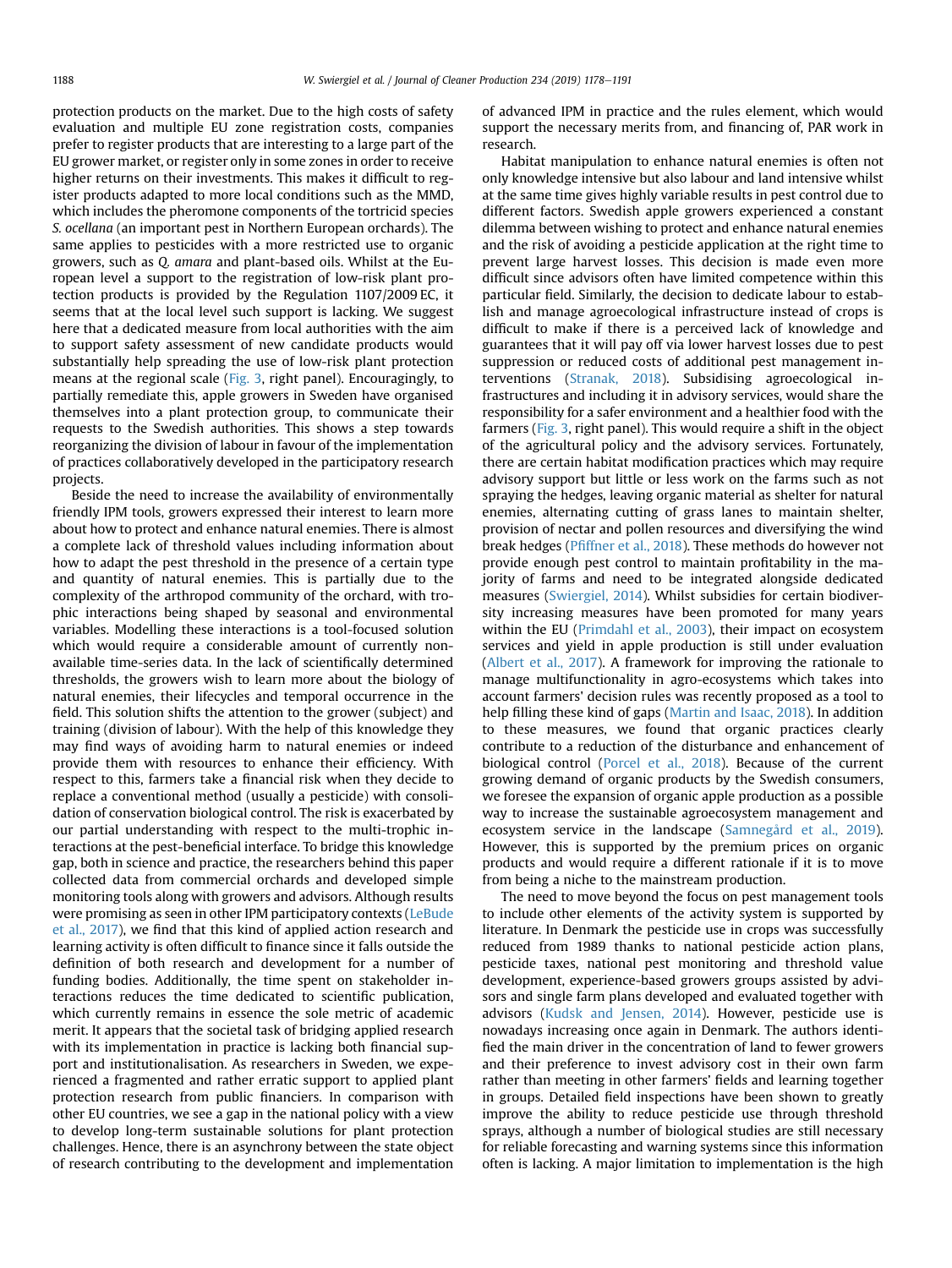<span id="page-11-0"></span>cost of inspection, which exceeds the gains in pesticide reduction.

Barzman et al. (2015) presented several European cases where collaborative networks between growers, growers-advisors, and growers-advisors-researchers have achieved improved monitoring and reduced pesticide use with maintained or increased profits and reduced advisory costs. Typical for these collaborations is that the role of the participant changes. Advisors do not only prescribe management recipes to growers. They also coordinate collaborative learning and development. Growers are performing experiments and sharing their knowledge between themselves and with advisors and researchers. Researchers collaborate directly with growers and advisors in many or all research stages such as problem formulation, experimentation, analysis and result communication. Additionally, they contribute to the process of implementation and institutionalisation of IPM practices. The role of social learning through the facilitation of growers networking was positively associated with the early adoption of innovations, such as enhancement of the pollination service in agroecosystem management [\(Garbach and Morgan, 2017\)](#page-12-0). Hence further research on, and implementation of, collaborative and adaptive management of food systems has the potential to foster the implementation of old and new research IPM tools that have not been successfully integrated into practice.

The earlier IPM activity model represented the previously hegemonic focus on the agronomic, technical and biological knowledge behind the development of tools in IPM research. Since the implementation rate of research results over the years has not been satisfactory, it has become increasingly apparent that tools cannot be developed in a vacuum. Instead they need to be co-evolved with the surrounding context in order to become desirable and feasible. To facilitate this, we propose a new model of the IPM activity, which includes the different elements that IPM depends upon. We suggest that all these elements should be considered in collaboration with relevant actors at some points of the research process in order to advance IPM in practice. Furthermore, based upon our analysis, we provide some concrete examples (dotted lines) of what these elements could be designed in future advanced IPM. While a full contradiction analysis was outside the scope of this paper, it could provide further knowledge whether the "root causes" of the problems are being addressed by the proposed model in order to find long-term sustainable solutions.

Several authors emphasise the need to include a whole system approach in current higher education programs for sustainable production (Barzman et al., 2015; [Eksvard et al., 2014](#page-12-0)). Although in Sweden pest management education is based on the IPM approach, we recognise the need to teach the competencies required for a real change of role of farmers, advisors and researchers. Topic such as facilitation and coordination of collaborative networks, interdisciplinarity, understanding of the complex interactions in farming activities, farm-trial set-ups with collaborative evaluations could be considered to this scope. We anticipate that through such an agroecological approach, students will develop the capability to contextualise plant protection issues within a wider farming system perspective. By deeply understanding the root causes of recurring problems and by applying system thinking, students are expected to further develop their competence in both social and natural science [\(Fig. 3](#page-9-0)) ([Francis et al., 2011](#page-12-0)).

The participated research activities with stakeholders combined to form a total of 97 published deliverables and 41 social activity output and meetings. Workshops, annual meetings, farming schools, seminars and other meetings accounted for 29,7% of the output, whilst manuals, peer-reviewed publications, popular press articles, patents and other publications accounted for 59,4%. Supervision work with undergraduate and post-graduate students accounted for 10,9% of the deliverables (Table S1).

#### 6. Conclusion

As a general reflection, we further argue here that the eight IPM principles need to be widened to address the other elements of the activity system, particularly the rules and division of labour. This necessitates the inclusion of the wider social, political and economic aspects of implementing IPM. This is corroborated by the result from our participatory work and historical analysis, from which we conclude that the perceived need to apply potentially harmful direct and reactive pest control measures will not depend solely upon the efficiency of the preventive control strategies and the traditional transfer of technology model. The value given to more socially and environmentally friendly production standards such as IPM has transformed into political decisions, consumer choices and risk management strategies, which create more or less favourable conditions allowing replacement of potentially harmful plant protection programs. We recognised that in our region, a sustainable agroecosystem management with feasible and desirable IPM strategies could not be developed by focussing exclusively on the efficiency of the innovative plant protection tools because the cost-effectiveness and thus the implementation of such tools varied greatly with the simultaneous co-innovation of the sociotechnical system. When the technical efficiency of new lowimpact plant protection tools has been proven, their implementation in practice depends on factors such as the social context, the local values and the commitment of the involved stakeholders to make it work. Local stakeholders such as farmers and their associations, regional governments and consumer organisations should thus harmonise their vision and standpoints in order to set long term socially and environmentally sound objectives as a base to promote, finance and use new plant protection strategies within the Skåne region.

### Acknowledgements

All authors conceived the ideas of the paper and contributed to its content. WS and MT led the writing. MP carried out the statistical analysis. A Swedish Research Council for Sustainable Development (FORMAS grant 2013-934) and Partnerskap Alnarp (Project 741/13/FoG) supported this publication. Klara Löfkvist (JTI, Lund, Sweden), Carlo Malavolta (Emilia-Romagna Region, Italy) Sylvaine Simon (INRA Gotheron, France) and Ian Dublon (SLU, Alnarp) are acknowledged for providing useful comments on an earlier version of the manuscript. Stakeholders who participated in the described activities are greatly acknowledged for their essential contribution.

## Appendix A. Supplementary data

Supplementary data to this article can be found online at [https://doi.org/10.1016/j.jclepro.2019.06.242.](https://doi.org/10.1016/j.jclepro.2019.06.242)

## References

- [Albert, L., Franck, P., Gilles, Y., Plantegenest, M., 2017. Impact of agroecological in](http://refhub.elsevier.com/S0959-6526(19)32207-3/sref1)[frastructures on the dynamics of Dysaphis plantaginea \(Hemiptera: aphididae\)](http://refhub.elsevier.com/S0959-6526(19)32207-3/sref1) [and its natural enemies in apple orchards in Northwestern France. Environ.](http://refhub.elsevier.com/S0959-6526(19)32207-3/sref1) [Entomol. 46, 528](http://refhub.elsevier.com/S0959-6526(19)32207-3/sref1)-[537.](http://refhub.elsevier.com/S0959-6526(19)32207-3/sref1)
- [Anderson, M.J., 2001. A new method for non-parametric multivariate analysis of](http://refhub.elsevier.com/S0959-6526(19)32207-3/sref2) [variance. Austral Ecol. 26, 32](http://refhub.elsevier.com/S0959-6526(19)32207-3/sref2)-[46.](http://refhub.elsevier.com/S0959-6526(19)32207-3/sref2)
- [Barzman, M., Barberi, P., Birch, A., Boonekamp, P., Dachbrodt-Saaydeh, S., Graf, B.,](http://refhub.elsevier.com/S0959-6526(19)32207-3/sref3) [Hommel, B., Jensen, J., Kiss, J., Kudsk, P., Lamichhane, J., Messean, A., Moonen, A.,](http://refhub.elsevier.com/S0959-6526(19)32207-3/sref3) [Ratnadass, A., Ricci, P., Sarah, J., Sattin, M., 2015. Eight principles of integrated](http://refhub.elsevier.com/S0959-6526(19)32207-3/sref3) [pest management. Agron. Sustain. Dev. 35, 1199](http://refhub.elsevier.com/S0959-6526(19)32207-3/sref3)-[1215.](http://refhub.elsevier.com/S0959-6526(19)32207-3/sref3)
- [Buurma, J.S., van der Velden, N.A., 2017. New approach to Integrated Pest Man](http://refhub.elsevier.com/S0959-6526(19)32207-3/sref4)[agement research with and for horticulture. A vision from and beyond eco](http://refhub.elsevier.com/S0959-6526(19)32207-3/sref4)[nomics. Crop Protect. 97, 94](http://refhub.elsevier.com/S0959-6526(19)32207-3/sref4)-[100](http://refhub.elsevier.com/S0959-6526(19)32207-3/sref4).
- [Cahenzli, F., Sigsgaard, L., Daniel, C., Herz, A., Jamar, L., Kelderer, M., Kramer](http://refhub.elsevier.com/S0959-6526(19)32207-3/sref5) Jacobsen, S., Kruczyńska, D., Matray, S., Porcel, M., Sekrecka, M., Swiergiel, W.,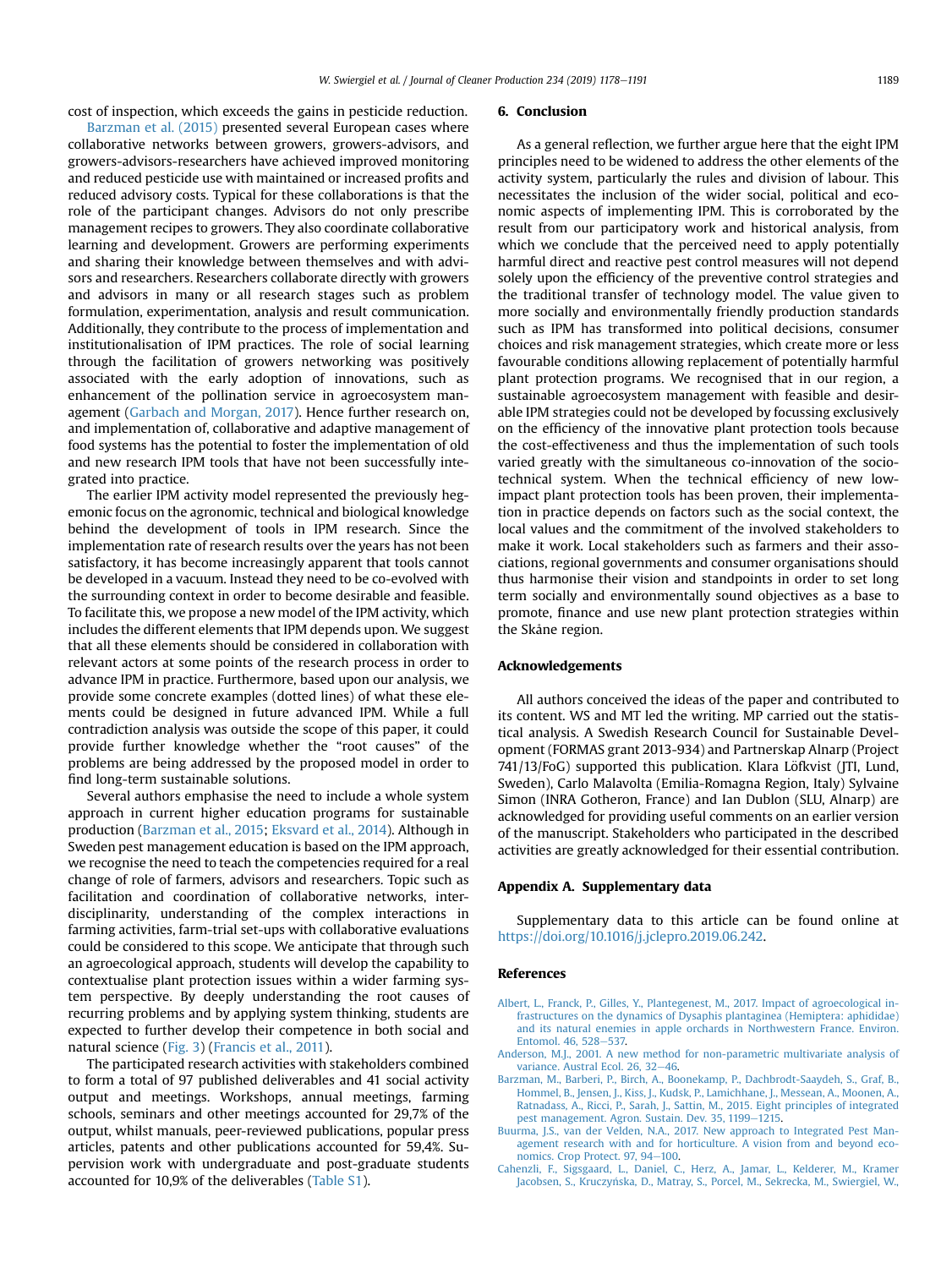<span id="page-12-0"></span>Tasin, M., Telfser, J., Pfiffner, L., 2019. Perennial fl[ower strips for pest control in](http://refhub.elsevier.com/S0959-6526(19)32207-3/sref5) [organic apple orchards - a pan-European study. Agric. Ecosyst. Environ. 278,](http://refhub.elsevier.com/S0959-6526(19)32207-3/sref5)  $43 - 53$  $43 - 53$ .

- [Damos, P., Escudero Colomar, L.A., Ioriatti, C., 2015. Integrated fruit production and](http://refhub.elsevier.com/S0959-6526(19)32207-3/sref6) [pest management in Europe: the apple case study and how far we are from the](http://refhub.elsevier.com/S0959-6526(19)32207-3/sref6) original concept? Insects  $6(3)$ ,  $626-657$ .
- [Eksvard, K., Salomonsson, L., Francis, C., Tesfay, G., Abraha, Z., Kiggundu, S.T.,](http://refhub.elsevier.com/S0959-6526(19)32207-3/sref7) [Nassuuna, M.M., 2014. Narrowing the gap between academia and practice](http://refhub.elsevier.com/S0959-6526(19)32207-3/sref7) [through agroecology: designing education and planning for action. Nacta J. 58](http://refhub.elsevier.com/S0959-6526(19)32207-3/sref7)  $(2)$ ,  $148-154$ .
- Engeström, Y., 2015. Learning by Expanding: an Activity-Theoretical Approach to [Developmental Research, second ed.](http://refhub.elsevier.com/S0959-6526(19)32207-3/sref8)
- Eurostat, 2015. Farm structure statistics. [http://ec.europa.eu/eurostat/statistics](http://ec.europa.eu/eurostat/statistics-explained/index.php/Farm_structure_statistics)[explained/index.php/Farm\\_structure\\_statistics.](http://ec.europa.eu/eurostat/statistics-explained/index.php/Farm_structure_statistics)
- [Francis, C.A., Jordan, N., Porter, P., Breland, T.A., Lieblein, G., Salomonsson, L.,](http://refhub.elsevier.com/S0959-6526(19)32207-3/sref10) [Sriskandarajah, N., Wiedenhoeft, M., DeHaan, R., Braden, I., Langer, V., 2011.](http://refhub.elsevier.com/S0959-6526(19)32207-3/sref10) [Innovative education in agroecology: experiential learning for a sustainable](http://refhub.elsevier.com/S0959-6526(19)32207-3/sref10) agriculture. Crit. Rev. Plant Sci. 30  $(1-2)$ , 226–[237.](http://refhub.elsevier.com/S0959-6526(19)32207-3/sref10)
- [Freier, B., Boller, E., 2009. Integrated pest management in Europe](http://refhub.elsevier.com/S0959-6526(19)32207-3/sref11) [history, policy,](http://refhub.elsevier.com/S0959-6526(19)32207-3/sref11) [achievements and implementation. In: Peshin, R., Dhawan, A.K. \(Eds.\), Inte](http://refhub.elsevier.com/S0959-6526(19)32207-3/sref11)[grated Pest Management: Disseminatin and Impact. Springer, pp. 435](http://refhub.elsevier.com/S0959-6526(19)32207-3/sref11)–[454.](http://refhub.elsevier.com/S0959-6526(19)32207-3/sref11)
- [Fulcher, A., LeBude, A., White, S.A., Chappell, M.R., Marble, S.C., Chong, J.H.,](http://refhub.elsevier.com/S0959-6526(19)32207-3/sref12) [Dunwell, W., Hale, F., Klingeman, W., Knox, G., Derr, J., Braman, S.K.,](http://refhub.elsevier.com/S0959-6526(19)32207-3/sref12) [Gauthier, N.W., Dale, A., Hand, F.P., Williams-Woodward, J., Frank, S., 2017.](http://refhub.elsevier.com/S0959-6526(19)32207-3/sref12) [Advancing integrated pest management adoption and achieving extension](http://refhub.elsevier.com/S0959-6526(19)32207-3/sref12)<br>[impact: a working group success story. HortTechnology 27 \(6\), 759](http://refhub.elsevier.com/S0959-6526(19)32207-3/sref12)–[764.](http://refhub.elsevier.com/S0959-6526(19)32207-3/sref12)
- [Garbach, K., Morgan, G.P., 2017. Grower networks support adoption of innovations](http://refhub.elsevier.com/S0959-6526(19)32207-3/sref13) [in pollination management: the roles of social learning, technical learning, and](http://refhub.elsevier.com/S0959-6526(19)32207-3/sref13) [personal experience. J. Environ. Manag. 204, 39](http://refhub.elsevier.com/S0959-6526(19)32207-3/sref13)-[49](http://refhub.elsevier.com/S0959-6526(19)32207-3/sref13).
- [Giacomuzzi, V., Cappellin, L., Khomenko, I., Biasioli, F., Schutz, S., Tasin, M.,](http://refhub.elsevier.com/S0959-6526(19)32207-3/sref14) [Knight, A.L., Angeli, S., 2016. Emission of volatile compounds from apple plants](http://refhub.elsevier.com/S0959-6526(19)32207-3/sref14) [infested with Pandemis heparana larvae, antennal response of conspeci](http://refhub.elsevier.com/S0959-6526(19)32207-3/sref14)fic adults, and preliminary fi[eld trial. J. Chem. Ecol. 42 \(12\), 1265](http://refhub.elsevier.com/S0959-6526(19)32207-3/sref14)-[1280.](http://refhub.elsevier.com/S0959-6526(19)32207-3/sref14)
- [Gliessman, S.R., 2015. Agroecology: the Ecology of Sustainable Food Systems. CRC](http://refhub.elsevier.com/S0959-6526(19)32207-3/sref15) [Press](http://refhub.elsevier.com/S0959-6526(19)32207-3/sref15).
- [Graf, B., Hopli, H.U., Hohn, H., 2002. The apple saw](http://refhub.elsevier.com/S0959-6526(19)32207-3/sref16)fly, Hoplocampa testudinea: egg [development and forecasting of egg hatch. Entomol. Exp. Appl. 105 \(1\), 55](http://refhub.elsevier.com/S0959-6526(19)32207-3/sref16)-[60](http://refhub.elsevier.com/S0959-6526(19)32207-3/sref16).
- [Happe, A., Alins, G., Blüthgen, N., Boreux, V., Bosch, J., García, D., Hamb](http://refhub.elsevier.com/S0959-6526(19)32207-3/sref17)äck, P., Klein, A.M., Martínez-Sastre, R., Miñarro, M., Porcel, M., Rodrigo, A., Roquer-[Beni, L., Samnegård, U., Tasin, M., Mody, K., 2019. Predatory arthropods in apple](http://refhub.elsevier.com/S0959-6526(19)32207-3/sref17) [orchards across Europe: responses to agricultural management, local habitats ,](http://refhub.elsevier.com/S0959-6526(19)32207-3/sref17) [landscape composition and country. Agric. Ecosyst. Environ. 273, 141](http://refhub.elsevier.com/S0959-6526(19)32207-3/sref17)-[150](http://refhub.elsevier.com/S0959-6526(19)32207-3/sref17).
- [Hokkanen, H., 2015. Integrated pest management at the crossroads: science, poli](http://refhub.elsevier.com/S0959-6526(19)32207-3/sref18)[tics, or business \(as usual\)? Arthropod Plant Interact. 9, 543](http://refhub.elsevier.com/S0959-6526(19)32207-3/sref18)-[545](http://refhub.elsevier.com/S0959-6526(19)32207-3/sref18).
- [IOBC, 2018a. In: Wijnands, F., Malavolta, C., Alaphilippe, A., Gerowitt, B., Baur, R.](http://refhub.elsevier.com/S0959-6526(19)32207-3/sref20) [\(Eds.\), IOBC - WPRS Commission IP Guidelines.](http://refhub.elsevier.com/S0959-6526(19)32207-3/sref20)
- [IOBC, 2018b. In: Wijnands, F., Malavolta, C., Alaphilippe, A., Gerowitt, B., Baur, R.](http://refhub.elsevier.com/S0959-6526(19)32207-3/sref19) [\(Eds.\), General Technical Guidelines for Integrated Production of Annual and](http://refhub.elsevier.com/S0959-6526(19)32207-3/sref19) [Perennial Crops.](http://refhub.elsevier.com/S0959-6526(19)32207-3/sref19)
- Knight, A.L., Mujica, V., Larsson Herrera, S., Tasin, M., 2019. Addition of terpenoids to pear ester Plus acetic acid increases catches of codling moth (Lepidoptera: tortricidae). J. Appl. Entomol. <https://doi.org/10.1111/jen.12646>.
- [Knudsen, G., Norli, H.R., Tasin, M., 2017. The ratio between](http://refhub.elsevier.com/S0959-6526(19)32207-3/sref22) field attractive and [background volatiles encodes host-plant recognition in a specialist moth. Front.](http://refhub.elsevier.com/S0959-6526(19)32207-3/sref22) [Plant Sci. 8, 2206.](http://refhub.elsevier.com/S0959-6526(19)32207-3/sref22)
- Knudsen, G.K., Tasin, M., 2014. A Composition for Attracting or Monitoring Fruit Moth Belonging to the Order Lepidoptera. Patent EP2572579 B1.
- [Knudsen, G.K., Tasin, M., 2015. Spotting the invaders: a monitoring system based on](http://refhub.elsevier.com/S0959-6526(19)32207-3/sref24) [plant volatiles to forecast apple fruit moth attacks in apple orchards. Basic Appl.](http://refhub.elsevier.com/S0959-6526(19)32207-3/sref24) [Ecol. 16 \(4\), 354](http://refhub.elsevier.com/S0959-6526(19)32207-3/sref24)-[364.](http://refhub.elsevier.com/S0959-6526(19)32207-3/sref24)
- [Kudsk, P., Jensen, J.E., 2014. Experiences with implementation and adoption of in](http://refhub.elsevier.com/S0959-6526(19)32207-3/sref25)[tegrated pest management in Denmark. In: Peshin, R., Pimentel, D. \(Eds.\), In](http://refhub.elsevier.com/S0959-6526(19)32207-3/sref25)[tegrated Pest Management. Experiences with Implementation. Global](http://refhub.elsevier.com/S0959-6526(19)32207-3/sref25) [Overview. Springer, Netherlands, pp. 467](http://refhub.elsevier.com/S0959-6526(19)32207-3/sref25)-[485.](http://refhub.elsevier.com/S0959-6526(19)32207-3/sref25)
- [Lamichhane, J.R., Aubertot, J.N., Begg, G., Birch, A.N.E., Boonekamp, P., Dachbrodt-](http://refhub.elsevier.com/S0959-6526(19)32207-3/sref26)[Saaydeh, S., Hansen, J.G., Hovmoller, M.S., Jensen, J.E., Jorgensen, L.N., Kiss, J.,](http://refhub.elsevier.com/S0959-6526(19)32207-3/sref26) [Kudsk, P., Moonen, A.C., Rasplus, J.Y., Sattin, M., Streito, J.C., Messean, A., 2016.](http://refhub.elsevier.com/S0959-6526(19)32207-3/sref26) [Networking of integrated pest management: a powerful approach to address](http://refhub.elsevier.com/S0959-6526(19)32207-3/sref26) [common challenges in agriculture. Crop Protect. 89, 139](http://refhub.elsevier.com/S0959-6526(19)32207-3/sref26)-[151.](http://refhub.elsevier.com/S0959-6526(19)32207-3/sref26)
- [LeBude, A., Fulcher, A., Dubois, J.J., Braman, S.K., Chappell, M., Chong, J.H., Derr, J.,](http://refhub.elsevier.com/S0959-6526(19)32207-3/sref27) [Gauthier, N., Hale, F., Klingeman, W., Knox, G., Neal, J., Windham, A., 2017.](http://refhub.elsevier.com/S0959-6526(19)32207-3/sref27) [Experiential nursery integrated pest management workshop series to enhance](http://refhub.elsevier.com/S0959-6526(19)32207-3/sref27) [grower practice adoption. HortTechnology 27 \(6\), 772](http://refhub.elsevier.com/S0959-6526(19)32207-3/sref27)-[781.](http://refhub.elsevier.com/S0959-6526(19)32207-3/sref27)
- [Lennartsson, E., 2012.](http://refhub.elsevier.com/S0959-6526(19)32207-3/sref28) Äppelstekel (Hoplocampa Testudiena Klug) Prognos Och Övervakning I Svenska Äppelodlingar, Plant Protection Biology. Swedish Uni[versity of Agricultural Science, Alnarp](http://refhub.elsevier.com/S0959-6526(19)32207-3/sref28).
- [Marchand, P., 2018. Novel plant protection regulation: new perspectives for organic](http://refhub.elsevier.com/S0959-6526(19)32207-3/sref29) production. Org. Farming  $4(1)$ ,  $3-6$  $3-6$ .
- [Martin, A.R., Isaac, M.E., 2018. Functional traits in agroecology: advancing](http://refhub.elsevier.com/S0959-6526(19)32207-3/sref30) description and prediction in agroecosystems. J. Appl. Ecol. 55  $(1)$ , 5-[11.](http://refhub.elsevier.com/S0959-6526(19)32207-3/sref30)
- [Matyjaszczyk, E., 2018. Plant protection means used in organic farming throughout](http://refhub.elsevier.com/S0959-6526(19)32207-3/sref31) the European Union. Pest Manag. Sci. 74  $(3)$ , 505-[510.](http://refhub.elsevier.com/S0959-6526(19)32207-3/sref31)
- [Mertens, D., 2015. An introduction to research. In: Newsome, B.O. \(Ed.\), An Intro](http://refhub.elsevier.com/S0959-6526(19)32207-3/sref32)[duction to Research Analysis and Writing. SAGE publications, London.](http://refhub.elsevier.com/S0959-6526(19)32207-3/sref32)
- [Michelbacher, A.E., Bacon, O.G., 1952. Walnut insect and spider-mite control in](http://refhub.elsevier.com/S0959-6526(19)32207-3/sref33)

[Northern California. J. Econ. Entomol. 45 \(6\), 1020](http://refhub.elsevier.com/S0959-6526(19)32207-3/sref33)-[1027.](http://refhub.elsevier.com/S0959-6526(19)32207-3/sref33)

- Minarro, M., Garcia, D., 2018. Unravelling pest infestation and biological control in low-input orchards: the case of apple blossom weevil. I. Pest. Sci. 91, 1047-1061. [https://doi.org/10.1007/s10340-018-0976-y.](https://doi.org/10.1007/s10340-018-0976-y)
- Neupane, D., 2012a. Apple Sawfl[y \(Hoplocampa Testudinea, Klug\) Situation, Fore](http://refhub.elsevier.com/S0959-6526(19)32207-3/sref35)[casting, Monitoring and Use of Extract from](http://refhub.elsevier.com/S0959-6526(19)32207-3/sref35) Quassia Amara for Controlling the Apple Sawfl[y in Organic Apple Orchards in Sweden, Plant Protection Biology.](http://refhub.elsevier.com/S0959-6526(19)32207-3/sref35) [Swedish University of Agricultural Science, Alnarp.](http://refhub.elsevier.com/S0959-6526(19)32207-3/sref35)
- Neupane, D., 2012b. Extraction, Identification and Ouantitation of Ouassin and [Neoquassin from Wood Chips of Quassia Amara L.; Extraction Technique and](http://refhub.elsevier.com/S0959-6526(19)32207-3/sref36) [Storage Stability. Swedish University of Agricultural Science, Alnarp.](http://refhub.elsevier.com/S0959-6526(19)32207-3/sref36)
- [Nilsson, U., Porcel, M., Swiergiel, W., Wivstad, M., 2016. Habitat Manipulation as a](http://refhub.elsevier.com/S0959-6526(19)32207-3/sref37) [Pest Management Toll in Vegetable and Fruit Cropping Systems, with the Focus](http://refhub.elsevier.com/S0959-6526(19)32207-3/sref37) [on Insects and Mites. SLU - EPOK \(Center for organic food and farming.](http://refhub.elsevier.com/S0959-6526(19)32207-3/sref37)
- [Nuutila, J., Kurppa, S., 2016. The Finnish organic food chain](http://refhub.elsevier.com/S0959-6526(19)32207-3/sref38)-[an activity theory](http://refhub.elsevier.com/S0959-6526(19)32207-3/sref38) approach. Org. Agric.  $6, 49-56$  $6, 49-56$ .
- [Pålsson, J., Tasin, M., Ramert, B., Porcel, M., 2016. Effect of agricultural management](http://refhub.elsevier.com/S0959-6526(19)32207-3/sref39) € [on rosy apple aphid biocontrol in Swedish apple orchards. IOBC-WPRS Bull. 112,](http://refhub.elsevier.com/S0959-6526(19)32207-3/sref39)  $49 - 51$  $49 - 51$
- [Pålsson, J., Th](http://refhub.elsevier.com/S0959-6526(19)32207-3/sref40)ö[ming, G., Silva, R., Porcel, M., Dekker, T., Tasin, M., 2019. Recruiting on](http://refhub.elsevier.com/S0959-6526(19)32207-3/sref40) [the spot: a biodegradable formulation for lacewings to trigger biological control](http://refhub.elsevier.com/S0959-6526(19)32207-3/sref40) [of aphids. Insects 10 \(1\), 6](http://refhub.elsevier.com/S0959-6526(19)32207-3/sref40).
- [Pechin, R., Dhawan, A., 2009. Integrated Pest Management: Dissemination and](http://refhub.elsevier.com/S0959-6526(19)32207-3/sref41) [Impact. springer, Dordrecht \(Holland\)](http://refhub.elsevier.com/S0959-6526(19)32207-3/sref41).
- [Penvern, S., Fernique, S., Cardona, A., Herz, A., Ahrenfeldt, E., Du](http://refhub.elsevier.com/S0959-6526(19)32207-3/sref42)fils, A., Jamar, L., [Korsgaard, M., Kruczynska, D., Matray, S., Ozolina-Pole, L., Porcel, M., Ralle, B.,](http://refhub.elsevier.com/S0959-6526(19)32207-3/sref42) [Steinemann, B., Swiergiel, W., Tasin, M., Telfser, J., Warlop, F., Sigsgaard, L., 2019.](http://refhub.elsevier.com/S0959-6526(19)32207-3/sref42) [Farmers' management of functional biodiversity goes beyond pest management](http://refhub.elsevier.com/S0959-6526(19)32207-3/sref42) [in organic European apple orchards. Agric. Ecosyst. Environ.](http://refhub.elsevier.com/S0959-6526(19)32207-3/sref42)
- Pfi[ffner, L., Cahenzli, F., Steinemann, B., Jamar, L., Chor Bjørn, M., Porcel, M.,](http://refhub.elsevier.com/S0959-6526(19)32207-3/sref43) [Tasin, M., Telfser, J., Kelderer, M., Lisek, J., Sigsgaard, L., 2019. Design, imple](http://refhub.elsevier.com/S0959-6526(19)32207-3/sref43)[mentation and management of perennial](http://refhub.elsevier.com/S0959-6526(19)32207-3/sref43) flower strips to promote functional [agrobiodiversity in organic apple orchards: a pan-European study. Agric. Eco](http://refhub.elsevier.com/S0959-6526(19)32207-3/sref43)[syst. Environ. 278, 61](http://refhub.elsevier.com/S0959-6526(19)32207-3/sref43)-[71.](http://refhub.elsevier.com/S0959-6526(19)32207-3/sref43)
- Pfi[ffner, L., Swiergiel, W., Sisgaard, L., Pervane, S., 2018. Perennial Flower Strips](http://refhub.elsevier.com/S0959-6526(19)32207-3/sref44) [a](http://refhub.elsevier.com/S0959-6526(19)32207-3/sref44) [Tool for Improving Pest Control in Apple Organic Orchards. FIBL, Frick](http://refhub.elsevier.com/S0959-6526(19)32207-3/sref44) [\(Switzerland\).](http://refhub.elsevier.com/S0959-6526(19)32207-3/sref44)
- Porcel, M., Andersson, G., Pålsson, J., Tasin, M., 2018. Organic management in apple orchards: higher impacts on biological control than on pollination. J. Appl. Ecol. 55 (6), 2779-2789. [https://doi.org/10.1111/1365-2664.13247.](https://doi.org/10.1111/1365-2664.13247)
- [Porcel, M., Attocchi, G., Johansson, M., Pålsson, J., Tasin, M., 2017a. Re](http://refhub.elsevier.com/S0959-6526(19)32207-3/sref46)fining the [blend: optimization of a multispecies pheromone formulation to control apple](http://refhub.elsevier.com/S0959-6526(19)32207-3/sref46) [orchard tortricids in Southern Sweden. IOBC-WPRS Bull. 126, 106](http://refhub.elsevier.com/S0959-6526(19)32207-3/sref46)-[108](http://refhub.elsevier.com/S0959-6526(19)32207-3/sref46).
- [Porcel, M., Cotes, B., Castro, J., Campos, M., 2017b. The effect of resident vegetation](http://refhub.elsevier.com/S0959-6526(19)32207-3/sref47) [cover on abundance and diversity of green lacewings \(Neuroptera: chrys](http://refhub.elsevier.com/S0959-6526(19)32207-3/sref47)opidae) on olive trees. J. Pest. Sci.  $90(1)$ ,  $195-206$  $195-206$ .
- [Porcel, M., Pålsson, J., Sj](http://refhub.elsevier.com/S0959-6526(19)32207-3/sref48)ö[berg, P., Swiergiel, W., Kovarikova, K., R](http://refhub.elsevier.com/S0959-6526(19)32207-3/sref48)ä[mert, B., Tasin, M.,](http://refhub.elsevier.com/S0959-6526(19)32207-3/sref48) 2015. Assessing the effi[cacy of a multispecies pheromone dispenser for the](http://refhub.elsevier.com/S0959-6526(19)32207-3/sref48) [control of tortricids in apple orchards: a three-year evaluation. IOBC-WPRS Bull.](http://refhub.elsevier.com/S0959-6526(19)32207-3/sref48)  $112, 37 - 39$  $112, 37 - 39$
- [Porcel, M., Sjoberg, P., Swiergiel, W., Dinwiddie, R., Ramert, B., Tasin, M., 2015.](http://refhub.elsevier.com/S0959-6526(19)32207-3/sref49) [Mating disruption of Spilonota ocellana and other apple orchard tortricids using](http://refhub.elsevier.com/S0959-6526(19)32207-3/sref49) [a multispecies reservoir dispenser. Pest Manag. Sci. 71 \(4\), 562](http://refhub.elsevier.com/S0959-6526(19)32207-3/sref49)-[570.](http://refhub.elsevier.com/S0959-6526(19)32207-3/sref49)
- [Primdahl, J., Peco, B., Schramek, J., Andersen, E., Onate, J.J., 2003. Environmental](http://refhub.elsevier.com/S0959-6526(19)32207-3/sref50) [effects of agri-environmental schemes in Western Europe. J. Environ. Manag. 67,](http://refhub.elsevier.com/S0959-6526(19)32207-3/sref50)  $129 - 138$  $129 - 138$ .
- [Ratnadass, A., Barzman, M., 2014. Ecological intensi](http://refhub.elsevier.com/S0959-6526(19)32207-3/sref51)fication for crop protection. In: [Ozier Lafontaine, H., Lesueur Jannoyer, M. \(Eds.\), Sustainable Agriculture Re](http://refhub.elsevier.com/S0959-6526(19)32207-3/sref51)[views 14: Agroecology and Global Change.](http://refhub.elsevier.com/S0959-6526(19)32207-3/sref51)
- [Ripple, W.J., Wolf, C., Newsome, T.M., Galetti, M., Alamgir, M., Crist, E.,](http://refhub.elsevier.com/S0959-6526(19)32207-3/sref52) [Mahmoud, M.I., Laurance, W.F., 2017. World scientists' warning to humanity: a](http://refhub.elsevier.com/S0959-6526(19)32207-3/sref52) [second notice. Bioscience 67 \(12\), 1026](http://refhub.elsevier.com/S0959-6526(19)32207-3/sref52)-[1028.](http://refhub.elsevier.com/S0959-6526(19)32207-3/sref52)
- [Samnegård, U., Alins, G., Boreux, V., Bosch, J., García, D., Happe, A., Klein, A.,](http://refhub.elsevier.com/S0959-6526(19)32207-3/sref53) [Minarro, M., Mody, K., Porcel, M., Rodrigo, A., Roquer-Beni, L., Tasin, M.,](http://refhub.elsevier.com/S0959-6526(19)32207-3/sref53) ~ [Hamb](http://refhub.elsevier.com/S0959-6526(19)32207-3/sref53)äck, P., 2019. Management trade-offs on ecosystem services in apple or[chards across Europe: direct and indirect effects of organic farming. J. Appl.](http://refhub.elsevier.com/S0959-6526(19)32207-3/sref53) Ecol. 56 (4),  $802 - 811$ .
- [Simon, S., Bouvier, J.-C., Debras, J.-F., Sauphanor, B., 2010. Biodiversity and pest](http://refhub.elsevier.com/S0959-6526(19)32207-3/sref54) [management in orchard systems. A review. Agron. Sustain. Dev. 30 \(1\),](http://refhub.elsevier.com/S0959-6526(19)32207-3/sref54)  $139 - 152.$  $139 - 152.$  $139 - 152.$  $139 - 152.$
- [Simon, S., Brun, L., Guinaudeau, J., Sauphanor, B., 2011. Pesticide use in current and](http://refhub.elsevier.com/S0959-6526(19)32207-3/sref55) [innovative apple orchard systems. Agron. Sustain. Dev. 31 \(3\), 541](http://refhub.elsevier.com/S0959-6526(19)32207-3/sref55)-[555.](http://refhub.elsevier.com/S0959-6526(19)32207-3/sref55)
- Sjöberg, P., Rämert, B., Thierfelder, T., Hillbur, Y., 2015a. Ban of a broad-spectrum insecticide in apple orchards: effects on tortricid populations, management strategies, and fruit damage. J. Pest. Sci. 88, 767-775. [https://doi.org/10.1007/](https://doi.org/10.1007/s10340-015-0648-0) [s10340-015-0648-0](https://doi.org/10.1007/s10340-015-0648-0).
- Sjöberg, P., Swiergiel, W., Neupane, D., Lennartsson, E., Thierfelder, T., Tasin, M., [Ramert, B., 2015b. Evaluation of temperature sum models and timing of Quassia](http://refhub.elsevier.com/S0959-6526(19)32207-3/sref57) [amara \(Simaroubaceae\) wood-chip extract to control apple saw](http://refhub.elsevier.com/S0959-6526(19)32207-3/sref57)fly (Hop[locampa testudinea Klug\) in Sweden. J. Pest. Sci. 88 \(2\), 301](http://refhub.elsevier.com/S0959-6526(19)32207-3/sref57)-[310](http://refhub.elsevier.com/S0959-6526(19)32207-3/sref57).
- [Stern, V., Smith, R., van den Bosch, R., Hagen, K., 1959. The integration of chemical](http://refhub.elsevier.com/S0959-6526(19)32207-3/sref58) [and biological control of the spotted alfalfa aphid. Hilgardia 29, 81](http://refhub.elsevier.com/S0959-6526(19)32207-3/sref58)-[101.](http://refhub.elsevier.com/S0959-6526(19)32207-3/sref58)
- [Stranak, M., 2018. Assessment of Functional Agrobiodiversity in Swedish Apple](http://refhub.elsevier.com/S0959-6526(19)32207-3/sref59) [Orchards: Field Trials and Participatory Research, Plant Protection Biology.](http://refhub.elsevier.com/S0959-6526(19)32207-3/sref59) [Swedish University of Agricultural Science.](http://refhub.elsevier.com/S0959-6526(19)32207-3/sref59)